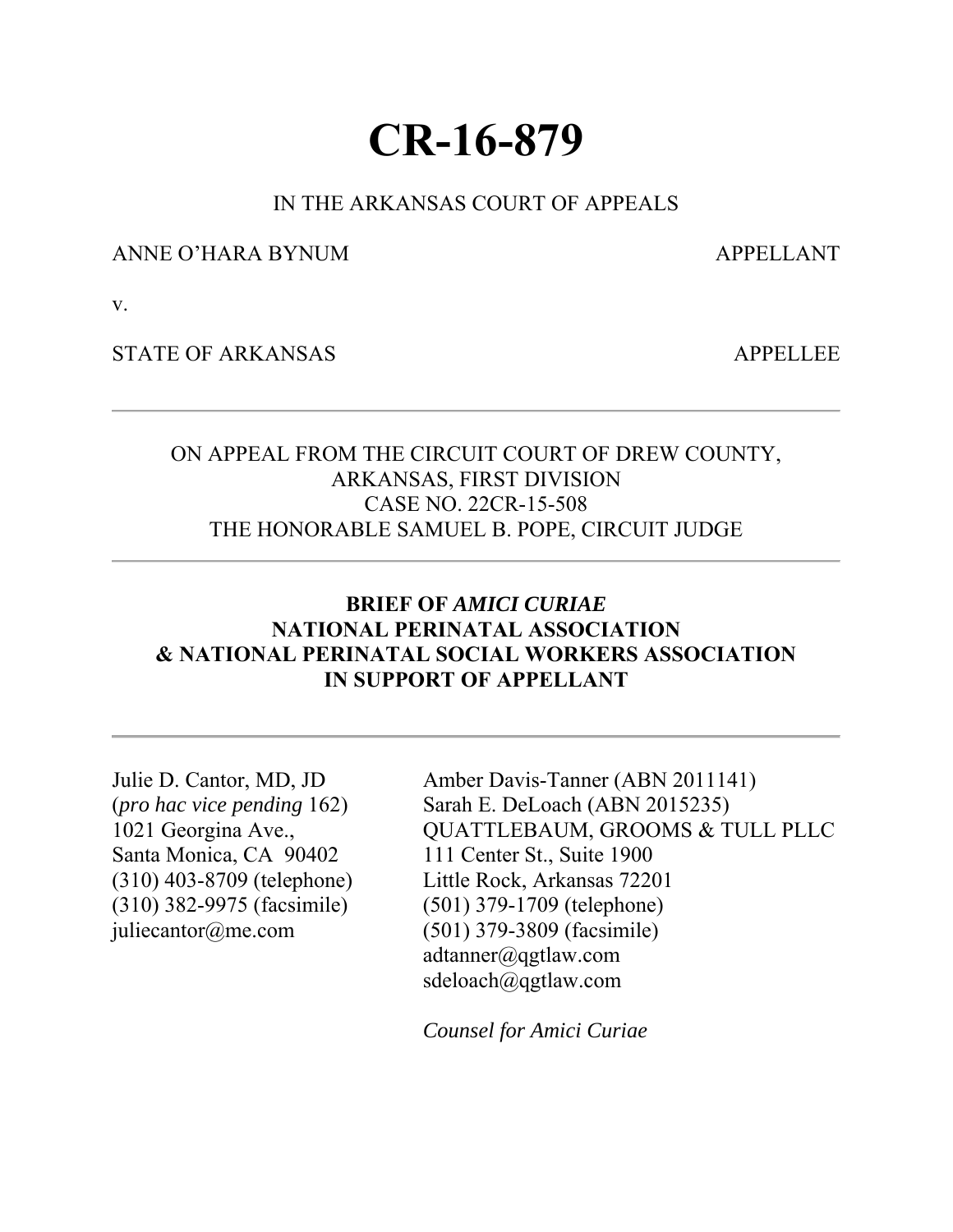# **TABLE OF CONTENTS**

| Ms. Bynum's Post-Delivery Behavior Was Not Unusual<br>Ι.                                                                  |
|---------------------------------------------------------------------------------------------------------------------------|
| II.<br>Ms. Bynum's Beliefs About Fetal Development Reflect                                                                |
| III.<br>Prosecutions Of Women For Decisions Surrounding Birth<br>Deters Women And Their Families From Seeking Necessary   |
| IV.<br>The Prosecution's Argument, That Concealing A Birth Is<br>Equivalent To Concealing A Pregnancy, Raises Significant |
|                                                                                                                           |
| .21                                                                                                                       |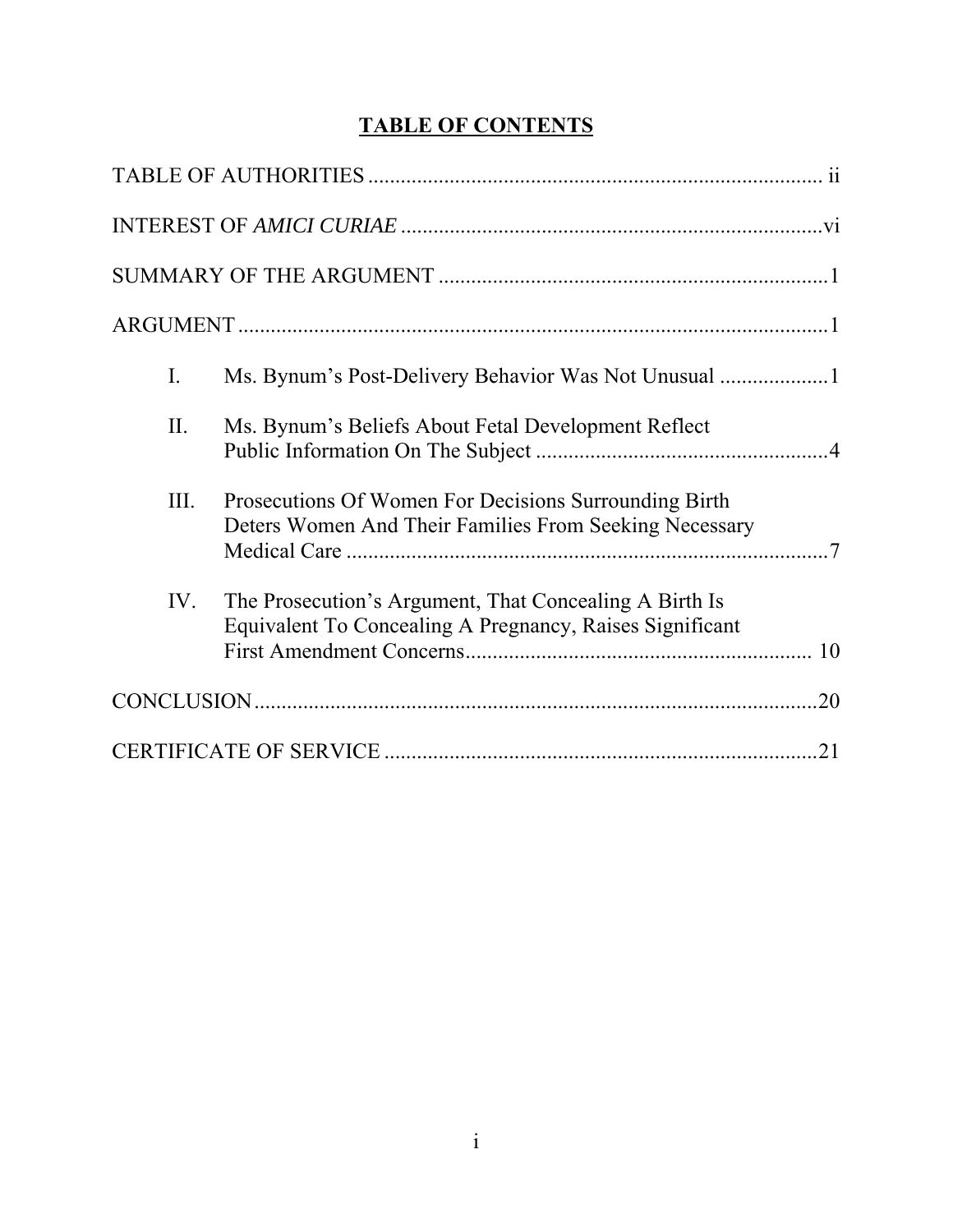# **TABLE OF AUTHORITIES**

<span id="page-2-0"></span>

| <b>Cases</b>                                      | Page |
|---------------------------------------------------|------|
| Brandt v. Board of Educ. of City of Chicago,      |      |
| Canady v. Bossier Parish School Board,            |      |
| Clark v. Community for Creative Non-Violence,     |      |
| Ewing v. California,                              |      |
| Flentje v. First Nat. Bank of Wynne,              |      |
| Huffman v. United States,                         |      |
| In re McElhanon,                                  |      |
| Olmstead v. United States,                        |      |
| R.A.V. v. City of St. Paul, Minn.,                |      |
| Spence v. Washington,                             |      |
| Tinker v. Des Moines School District,             |      |
| United States v. Various Articles of Merchandise, |      |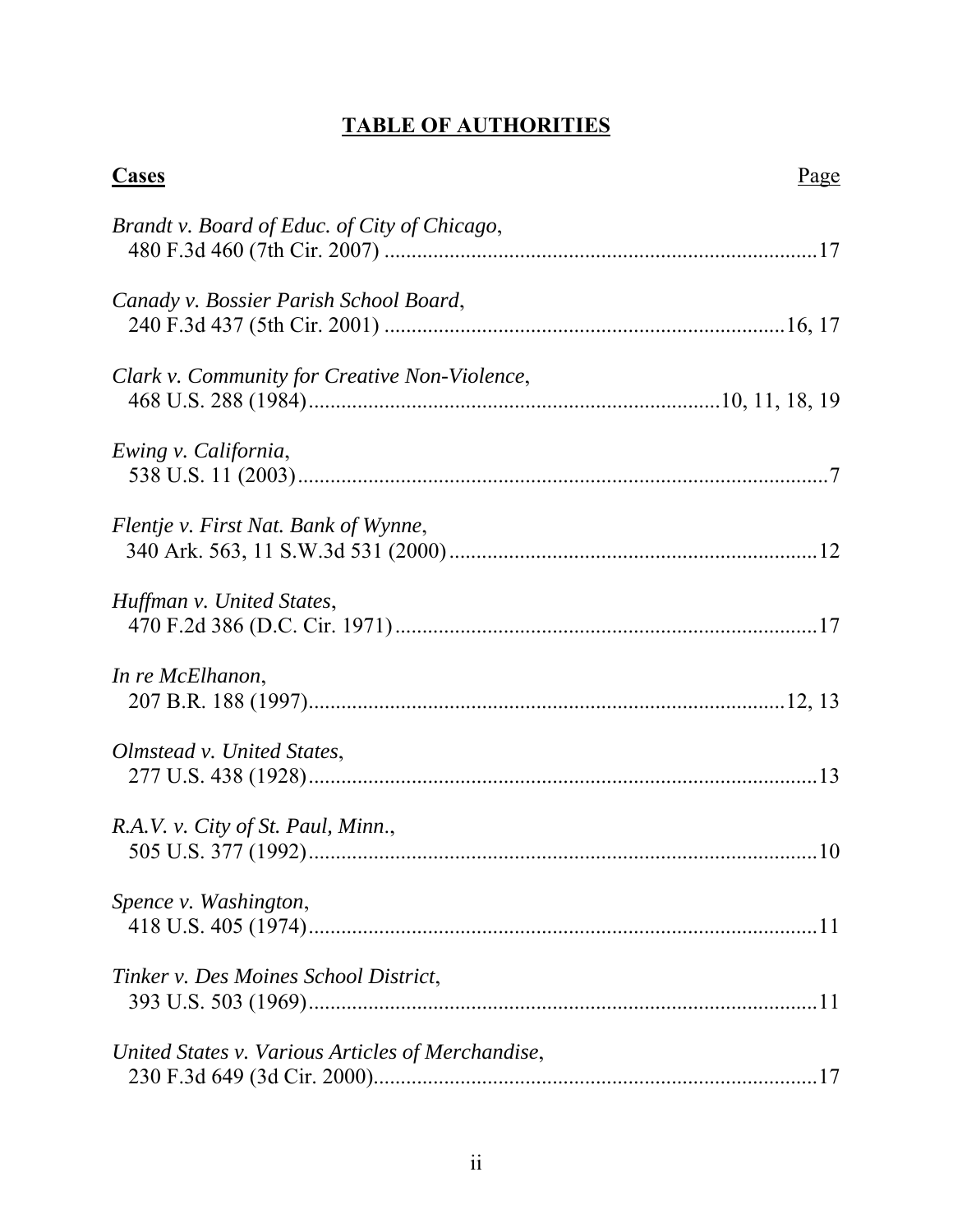| White Tail Park, Inc. v. Stroube, |  |
|-----------------------------------|--|
|                                   |  |

# **Rules and Statutes**

# **Other Publications**

|  |  |  |  | 1 W. LAFAVE & A. SCOTT, SUBSTANTIVE CRIMINAL LAW §1.5 (1986)7 |
|--|--|--|--|---------------------------------------------------------------|
|  |  |  |  |                                                               |

Janet Ainsworth, *What's Wrong with Pink Pearls and Cornrow Braids?: Employee Dress Codes and the Semiotic Performance of Race and Gender In the Workplace*, LAW, CULTURE, AND VISUAL STUDIES 5 (Anne Wagner, Sophie Cacciaguidi & Richard K. Sherwin, eds. 2014) ............................................................................... 18

American College of Obstetricians and Gynecologists Committee on Ethics, Committee Opinion 473, *Substance Abuse Reporting and Pregnancy: The Role of the Obstetrician-Gynecologist* (Reaffirmed 2014) 117 OBSTET. GYNECOL. 200 (2011), available at https://www.acog.org/Resources-And-Publications/Committee-Opinions/Committee-on-Health-Care-for-Underserved-Women/Substance-Abuse-Reporting-and-Pregnancy-The-Role-of-the-Obstetrician-Gynecologist ................... 9

Association of Maternal and Child Health Programs, *Law and Policy Committee, Statement Submitted to the Senate Finance Committee Concerning Victims of Drug Abuse: Resolution on Prosecution* (1990) ................................................................. 8

Judith Burns, *Modern Mothers 'Watched and Judged', Say Researchers*, BBC NEWS (Mar. 20 2017), http://www.bbc.com/news/education-39309424 ........................... 15

Lynsey Chutel, *Award-Winning Author Chimamanda Ngozi Adichie has had a Baby, not that it's Anyone's Business*, QUARTZ AFRICA (July 3, 2016), https://qz.com/722822 /award-winning-author-chimamanda-ngozi-adichie-has-hada-baby-not-that-its-anyones-business ...................................................................... 16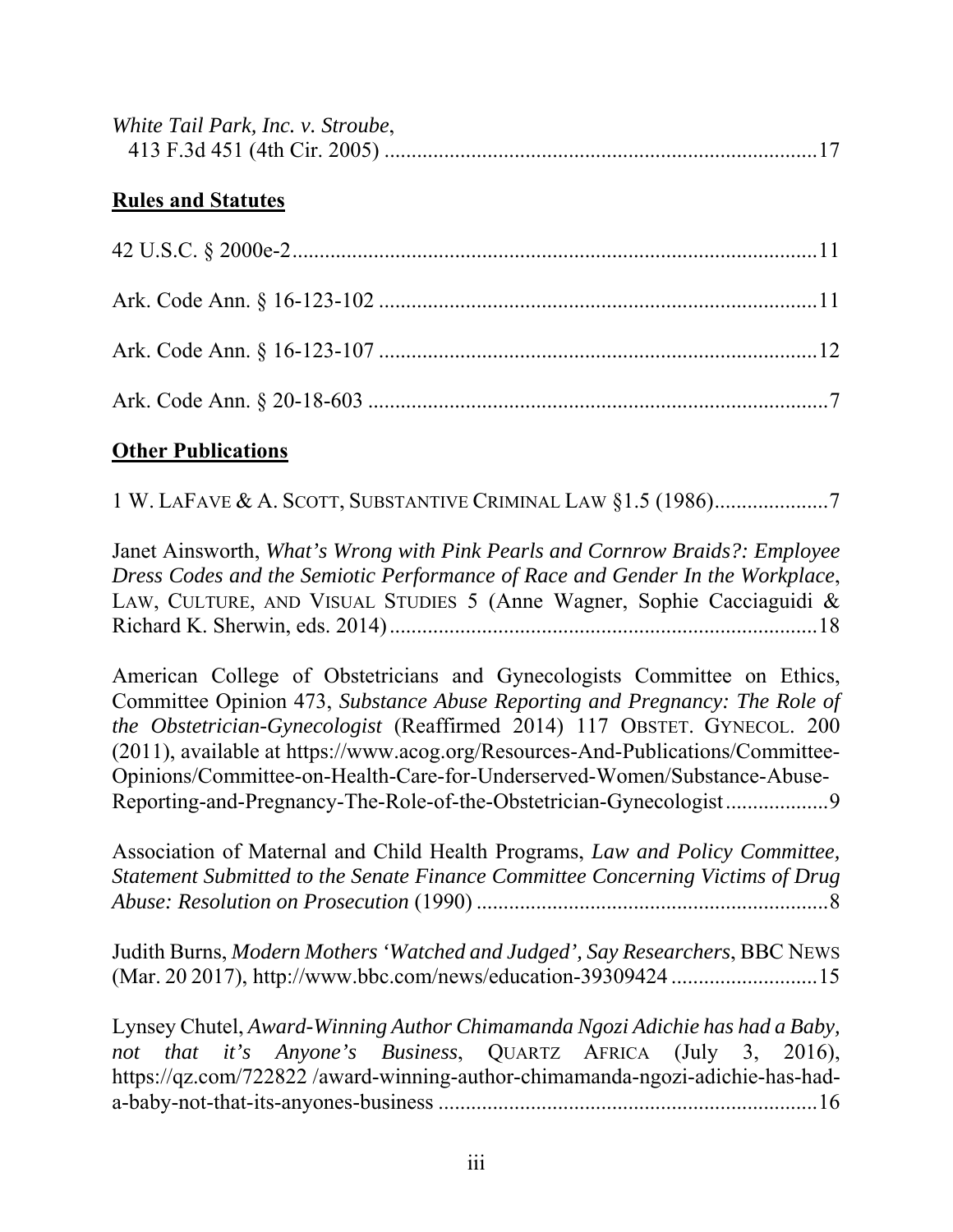| F. Gary Cunningham, et al., WILLIAMS OBSTETRICS 574 (24th ed. 2014)                                                                                                                  |
|--------------------------------------------------------------------------------------------------------------------------------------------------------------------------------------|
| EEOC Press Release, Triple T Foods to Pay \$30,000 to Settle EEOC Pregnancy<br><i>Lawsuit</i> (July 28, 2014),<br>https://www.eeoc.gov/eeoc/newsroom/release/7-28-14.cfm12           |
| EEOC Press Release, Wal-Mart to Pay \$220,000 for Rejecting Pregnancy Applicant,<br>in EEOC Settlement (Dec. 23, 2002),<br>https://www.eeoc.gov/eeoc/newsroom/release/12-23-02.cfm12 |
| Lynsey Eidell, 11 Movie and TV Scenes that Get Labor Unbelievably Wrong,<br>GLAMOUR (May 5, 2017, 5:11 PM), https://www.glamour.com/story/movie-and-tv-                              |
| Kristi Hayes-Devlin, 13 Labor Tips from 2 Five-Time Moms, WRAPSODY (May 14,<br>2014), https://wrapsodybaby.com/13-things-to-know-about-labor-from-2-five-time                        |
| Leah Hope, After 140 days, Premature Baby to Leave Mount Sinai NICU, ABC 7<br>EYEWITNESS NEWS (Feb. 21, 2017), http://abc7chicago.com/family/after-140-days-                         |
| ICD List, ICD-10 Diagnosis Code 075.81: Maternal Wxhaustion Complicating                                                                                                             |
| Sarah Kilpatrick & Etoi Garrison, Normal Labor and Delivery, In OBSTETRICS:<br>NORMAL AND PROBLEM PREGNANCIES 266 (Steven G. Gabbe ed.,                                              |
| Claudia Malacrida, Complicating Mourning: The Social Economy of Perinatal                                                                                                            |
| March of Dimes, Fact Sheet, Policies and Programs to Address Drug-Exposed<br>Newborns, http://www.marchofdimes.org/materials/NAS-Policy-Fact-Sheet-                                  |
| Rachel Martin, Salvaging Education in Rural America, THE ATLANTIC (Jan. 5,<br>2016), https://www.theatlantic.com/education/archive/2016/01/americas-rural-scho                       |
|                                                                                                                                                                                      |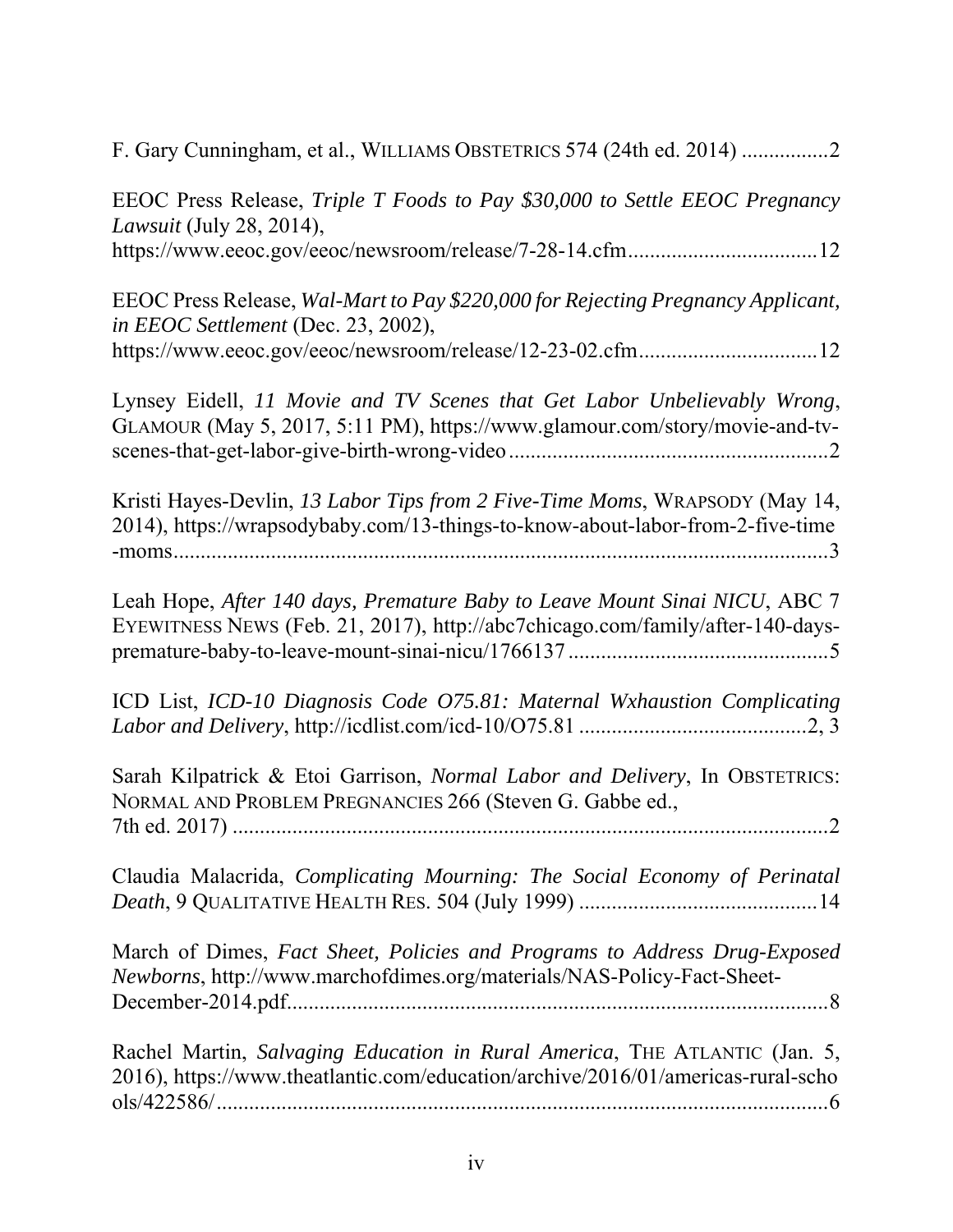DAWN MEEHAN, YOU'LL LOSE THE BABY WEIGHT (AND OTHER LIES ABOUT PREGNANCY AND CHILDBIRTH) 239 (2010) ................................................................ 3

Meganlsmith3, *What Recovering from Giving Birth is REALLY* Like, WE HAVE KIDS (Nov. 19, 2011), https://wehavekids.com/having-baby/What-recovering-from-Giving-Birth-is-REALLY-like .................................................................................. 3

NPR Staff, *"Juniper": The Story Of A Premature Baby Girl Who Grew To Be "Perfect"*, NPR | ALL THINGS CONSIDERED (Sept. 17, 2016, 5:12 PM), http://www.npr.org/2016/09/17/494394905/the-story-of-a-premature-birth-injuniper ........................................................................................................................ 5

Anahad O'Connor, *Pregnant Weight Lifter Stirs Debate*, N.Y. TIMES (Sept. 24, 2013), https://nyti.ms/2mQYEqX ............................................................................ 15

Rahul K. Parikh, *What Movies Get Wrong About Childbirth*, SALON (Apr. 11, 2011), http://www.salon.com/2011/04/11/pregnancy\_screaming\_poprx ............................. 2

Alexandra Sacks, *The Birth of a Mother*, N.Y. TIMES (May 8, 2017), https://nyti.ms/2pW71qj ........................................................................................... 13

Annie Stuart, *Telling Others About Your Miscarriage*, WEBMD, http://www.webmd.com/baby/telling-others-about-your-miscarriage#1 ................ 14

UC DAVIS | HEALTH, *Micro Preemie Born at 24 Weeks, Flourishes*, http://www.ucdmc.ucdavis.edu/welcome/features/2015-2016/12/20151202 micropreemie.html (Dec. 2, 2015) ...................................................................................... 5

Elizabeth Yuko, *When You Look Pregnant, But You're Not*, N.Y. TIMES (Sept. 16, 2016), https://nyti.ms/2jAKGLV ....................................................................... 15, 16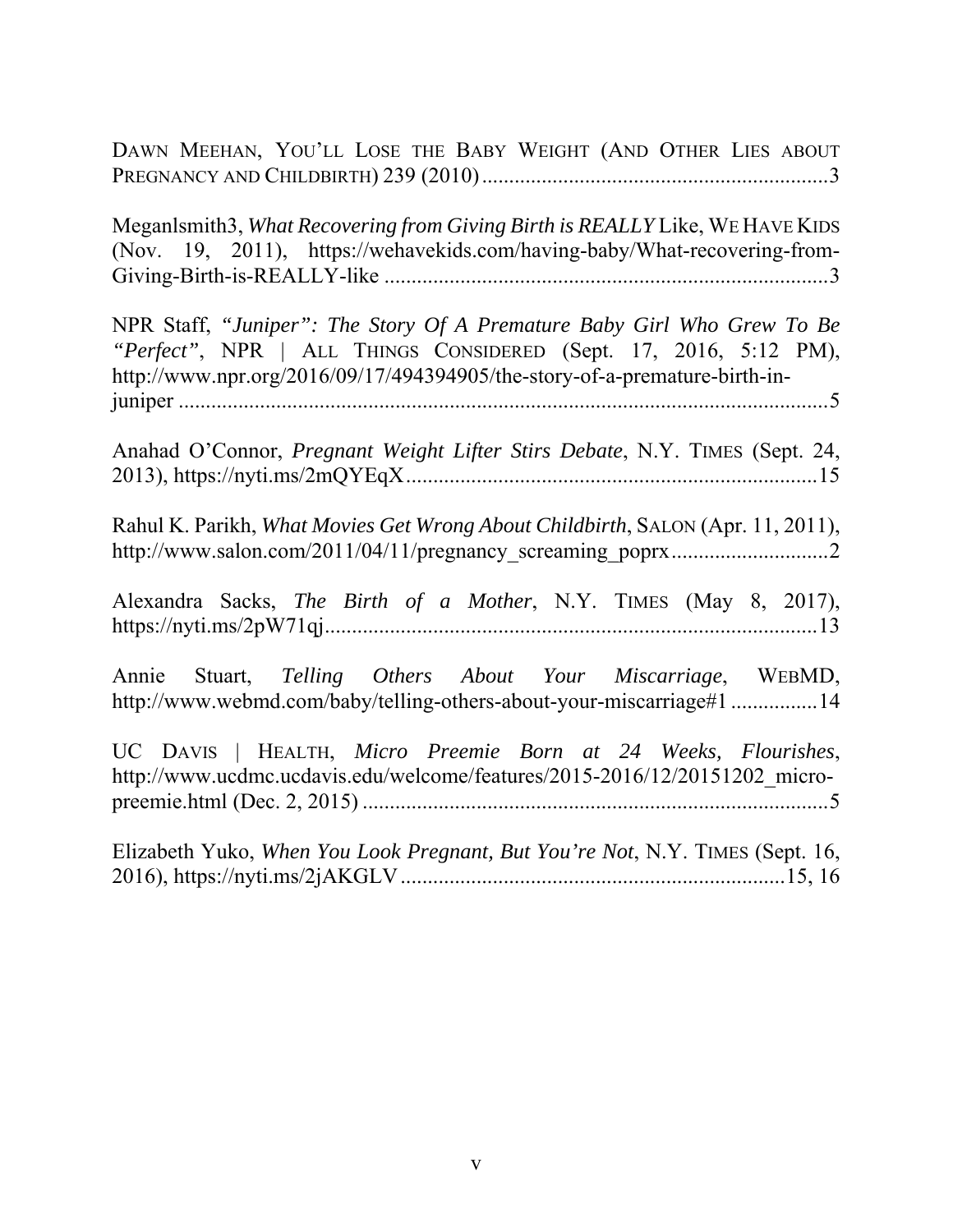#### **STATEMENT OF INTEREST**

<span id="page-6-0"></span>The National Perinatal Association ("NPA") is an interdisciplinary  $501(c)(3)$ organization that strives to be the leading voice for perinatal care in the United States. Its diverse membership is comprised of healthcare providers, parents and caregivers, educators, and service providers united in their desire to give voice to and support babies and families across the country. The NPA aims to promote best practices, improve perinatal outcomes, and ensure justice for pregnant women, infants, and families. Since 1977, it has published position papers that reflect its views on topics of national importance, including *Interdisciplinary Guidelines for Care of Women Presenting to the Emergency Department with Pregnancy Loss*.

 The National Association of Perinatal Social Workers ("NAPSW") helps individuals, families, and communities respond to psychosocial issues that emerge during the period from pre-pregnancy through the first year of child's life. The NAPSW believes that every baby and every family should be supported with competent and compassionate care, and its community of perinatal social workers strive for excellence in practice to benefit families around the time of birth, including those that experience perinatal loss. As the NAPSW explains on its website, "When a perinatal loss occurs (infertility, miscarriage, fetal diagnosis, still birth or neonatal death), the perinatal social worker helps families to understand, express, and cope with feelings of grief and assists as they learn to live with their 'new normal.'" *What*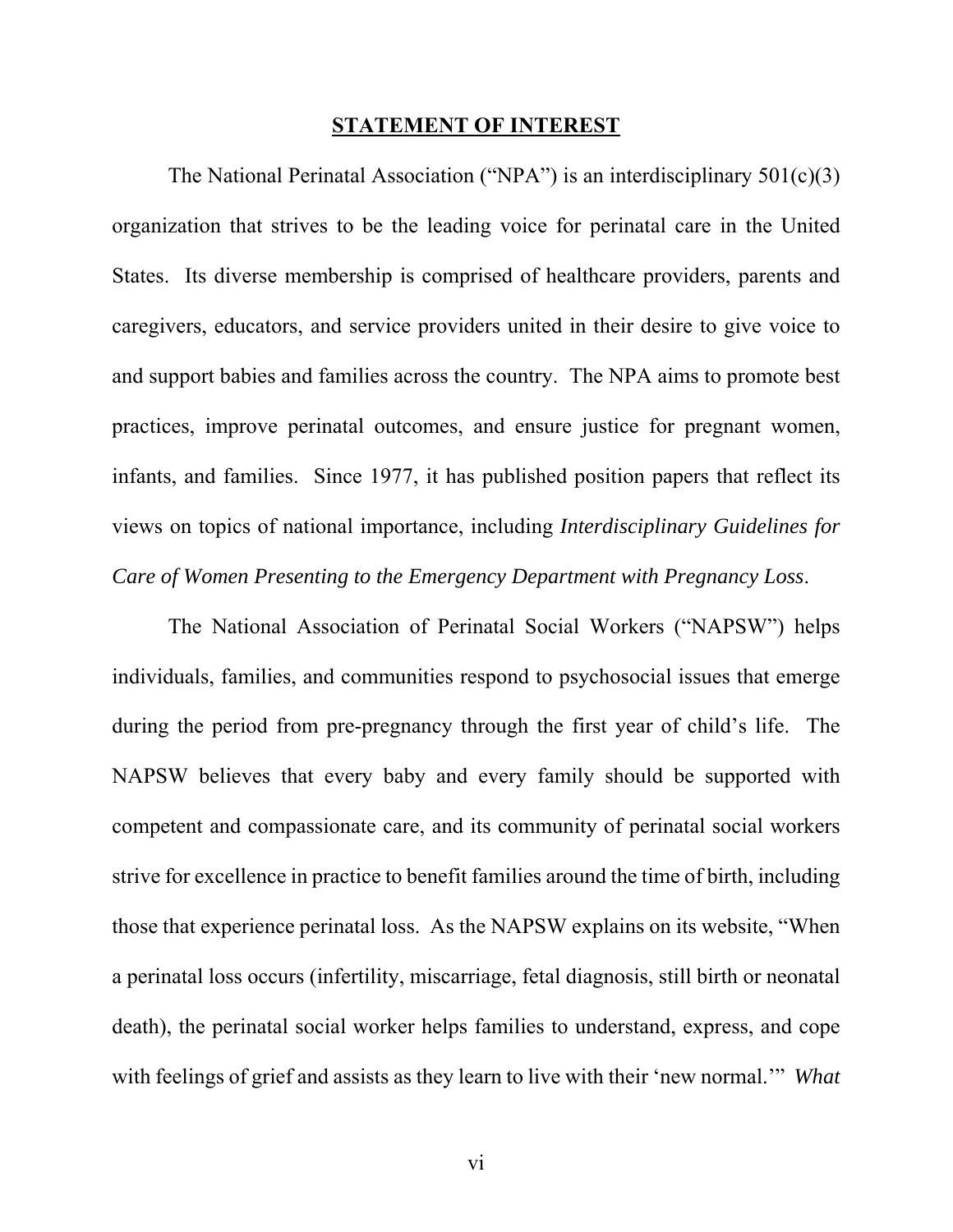*is a Perinatal Social Worker*, THE NATIONAL ASSOCIATION OF PERINATAL SOCIAL WORKERS, http://www.napsw.org/what-is-a-perinatal-social-worker (last visited Aug. 14, 2017).

Both the NPA and the NAPSW believe that women who deliver a demised fetus should be treated with compassionate care, not criminal prosecution, and both organizations are deeply concerned about the legal, ethical, social, political, and personal ramifications of allowing Ms. Bynum's conviction to stand. These concerns affect not only Ms. Bynum and her immediate family, but they also reverberate across her community, the State of Arkansas, and the nation.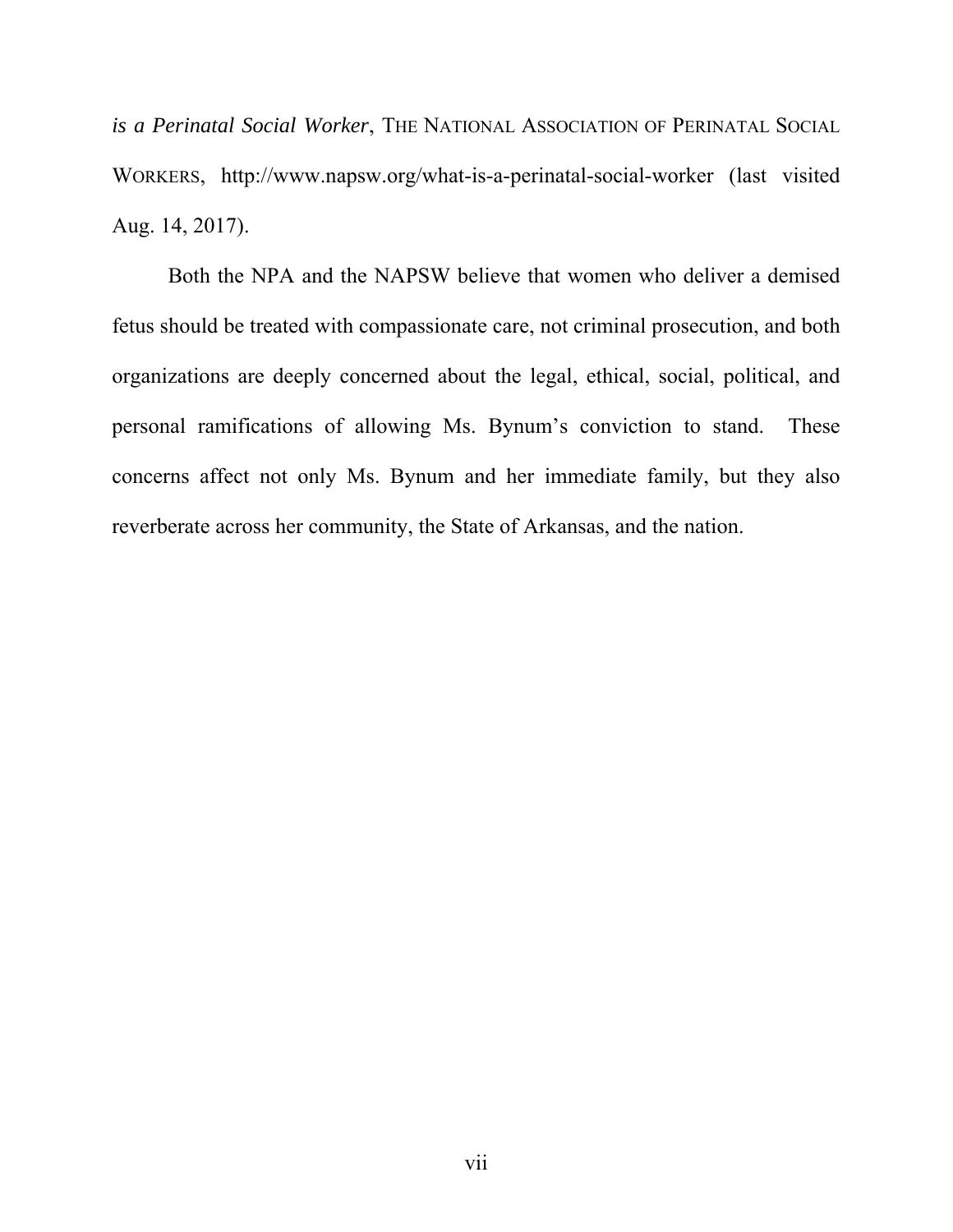#### **SUMMARY OF THE ARGUMENT**

<span id="page-8-0"></span>In this *amicus* brief, the NPA and NAPSW ("*Amici*") offer a number of medical, social, and legal arguments for the Court to consider. First, the brief explains why Ms. Bynum's decision to rest after the birth was understandable, given the sheer exhaustion that typically accompanies labor and delivery. Second, it discusses why Ms. Bynum's understanding of fetal development was reasonable. Third, it details why prosecutions such as these harm women, children, and the greater community. Finally, it analyzes the First Amendment issues that lurk in the shadows of this prosecution. Overall, *Amici* urge this Court to consider the varied issues and arguments that affect Ms. Bynum, the greater Arkansas community, and citizens across this nation—and overturn the conviction.

#### **ARGUMENT**

#### **I. Ms. Bynum's Post-Delivery Behavior Was Not Unusual**

Because most people have little experience with attending or giving birth, the public, including jurors and prosecutors, is primed to associate birth with what the media portray. However, movies, television, and other touchstones of popular culture alternatively dramatize and idealize childbirth, making what most of the public knows about the process somewhat divorced from reality. Sitcoms make birth funny. Movies shorten labor's extended timeline to fit its three-act format. No one seems to include the third stage of labor (delivery of the placenta). As one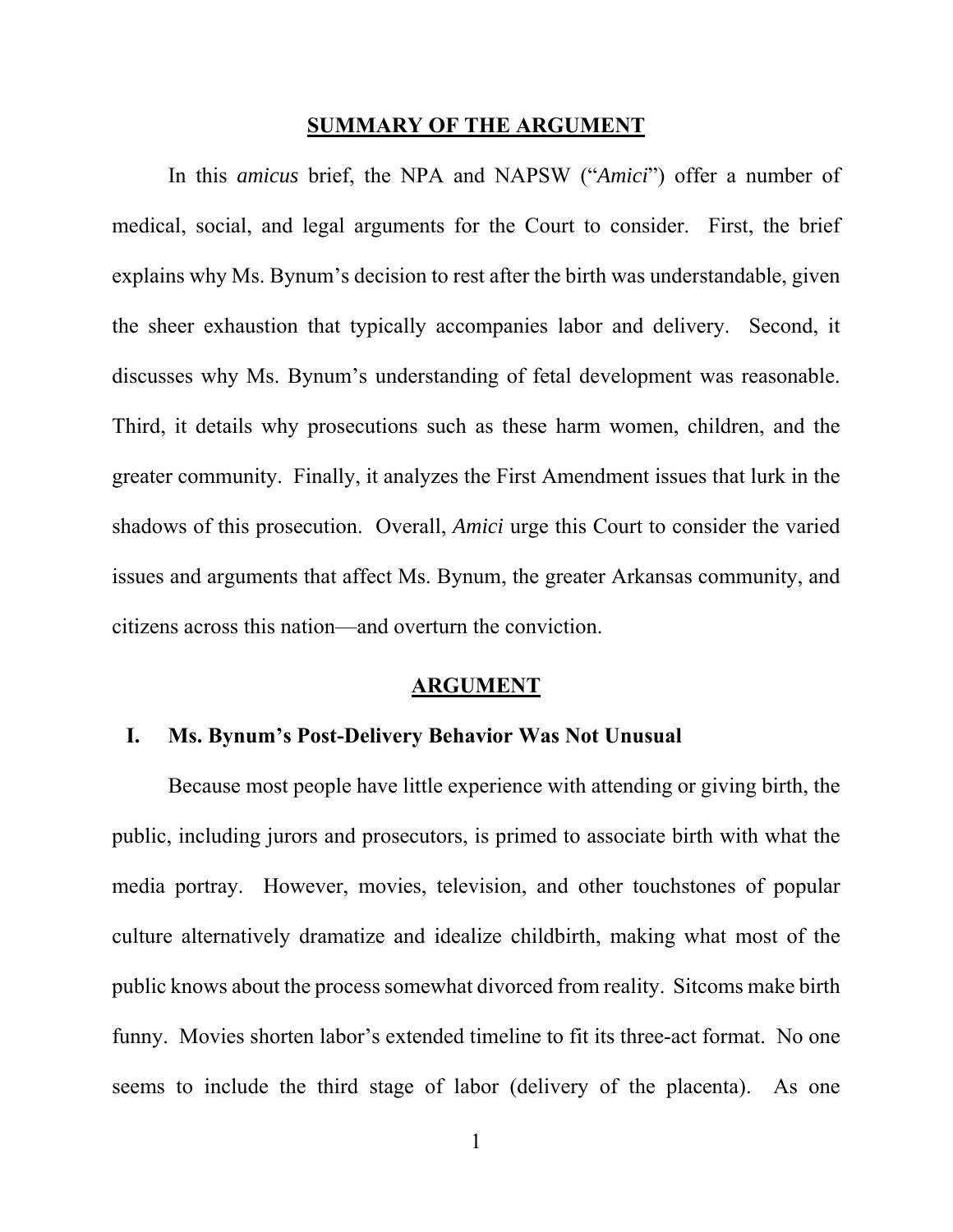physician/writer opined, "Of all the medical myths perpetrated by TV and film, giving birth ranks near the top." Rahul K. Parikh, *What Movies Get Wrong About Childbirth*, SALON (Apr. 11, 2011), http://www.salon.com/2011/04/11/ pregnancy\_screaming\_poprx; *see also* Lynsey Eidell, *11 Movie and TV Scenes that Get Labor Unbelievably Wrong*, GLAMOUR (May 5, 2017, 5:11 PM), https://www.glamour.com/story/movie-and-tv-scenes-that-get-labor-give-birthwrong-video. For television and other media to strive for accuracy, they would need to portray birth as plainly exhausting.

Leading obstetrics textbooks make this reality clear. As one classic obstetrics tome notes, one of the two most common indications for employing forceps or other tools during a vaginal delivery is maternal exhaustion. F. GARY CUNNINGHAM, ET AL., WILLIAMS OBSTETRICS 574 (24th ed. 2014). Another leading obstetrics textbook concurs that, in the second stage of labor, which is the time "from full cervical dilation until delivery of the baby[,]" women "are generally experiencing pain and exhaustion[.]" Sarah Kilpatrick & Etoi Garrison, *Normal Labor and Delivery*, in OBSTETRICS: NORMAL AND PROBLEM PREGNANCIES 266 (Steven G. Gabbe ed., 7th ed. 2017) *and* Peter E. Nielsen, Shad H. Deering, and Henry L. Galan, *Operative Vaginal Delivery*, *in ibid* at 304. Maternal exhaustion, when it complicates labor and delivery, even has its own billing code in the International Classification of Diseases system. *See* ICD List, *ICD-10 Diagnosis Code O75.81:*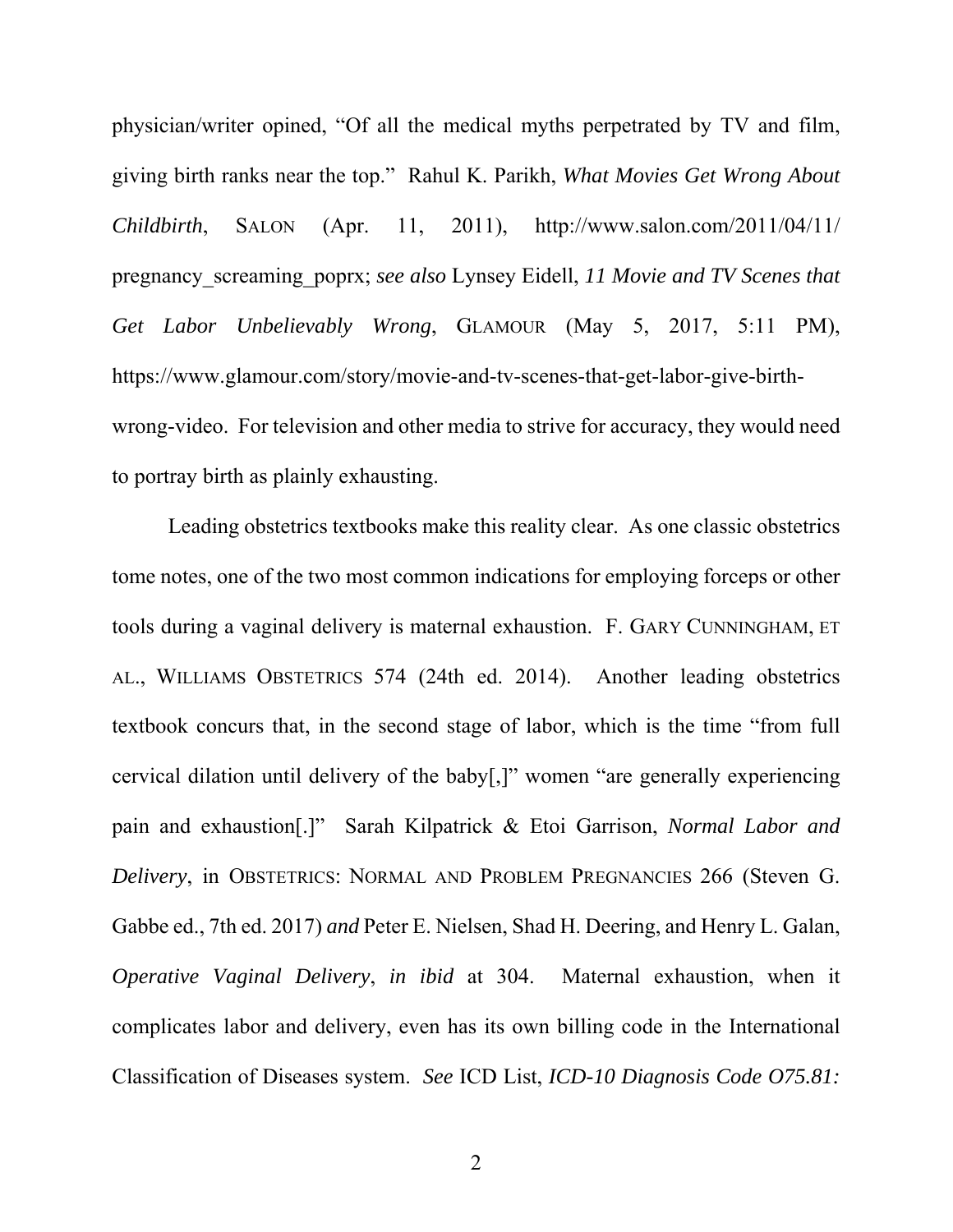*Maternal Exhaustion Complicating Labor and Delivery*, http://icdlist.com/icd-10/O75.81 (last visited Aug. 14, 2017). As obstetrics teaches, childbirth and exhaustion are tightly coupled.

First-person accounts of birth echo physicians' observations. One mother of five characterized birth as "beautiful, primal, horrible, wonderful, exhilarating, **exhausting**, **painful**, shining." Kristi Hayes-Devlin, *13 Labor Tips from 2 Five-Time Moms*, WRAPSODY (May 14, 2014), https://wrapsodybaby.com/13-things-toknow-about-labor-from-2-five-time-moms (reply to 11th comment, January 31, 2015 at 7:31 pm; emphasis added). A blogger writing under the byline Meganlsmith3 remarked, "Giving birth is an extremely traumatic experience for a woman's body. Labor, alone, is equivalent to running a marathon. Then add in the stretching, and tearing, along with the amount of blood lost. **Any person experiencing this type of trauma would normally be expected to stay in bed resting for days**." Meganlsmith3, *What Recovering from Giving Birth is REALLY*  Like, WE HAVE KIDS (Nov. 19, 2011), https://wehavekids.com/having-baby/Whatrecovering-from-Giving-Birth-is-REALLY-like (emphasis added). The bottom line for birthing women is this: "You're going to be tired from labor and delivery[.]" DAWN MEEHAN, YOU'LL LOSE THE BABY WEIGHT (AND OTHER LIES ABOUT PREGNANCY AND CHILDBIRTH) 239 (2010).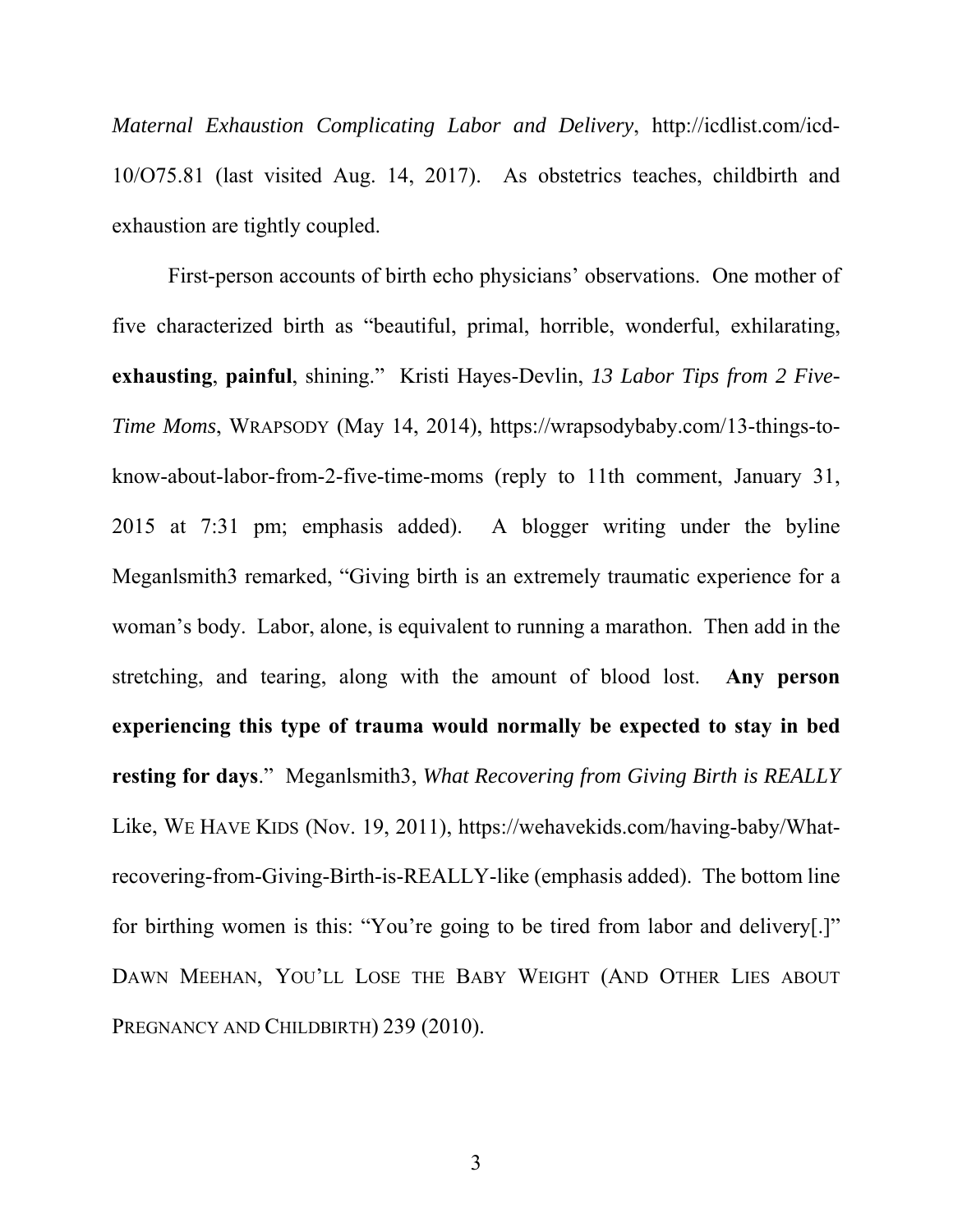<span id="page-11-0"></span> Against that backdrop, Ms. Bynum's decision to wait a few hours, spending part of it sleeping, after a stillbirth before transporting the fetal remains to a hospital is not alarming. Birth is exhausting. But the prosecution's decision to use a period of rest as evidence of criminality is not remotely attuned to the medical and physiological realities of giving birth. Ask any obstetrician, midwife, nurse, social worker, or other support personnel who attend birth. Or ask any woman who has given birth. Rushing to a hospital for assistance with a demised fetus seems more unusual, given its inherent futility and the physiologic reality of the immediate postpartum period, than simply resting. In short, Ms. Bynum's post-birthing behavior does not raise alarms and should not have been offered as support for a criminal act. The State should have been required to present evidence based on science and reality, not Hollywood fantasy. Resting is simply what women do after they give birth.

# **II. Ms. Bynum's Beliefs About Fetal Development Reflect Public Information On The Subject**

Ms. Bynum believed that she could induce an early birth without posing risks or harms to the child, and, after the birth, she planned to bring the newborn to the hospital for care and subsequent adoption.<sup>1</sup> Those beliefs may be inconsistent with

<sup>&</sup>lt;sup>1</sup> In this case, the stage of fetal development is not at issue because fetal demise occurred *in utero*. However, the prosecution's almost exclusive focus at trial on its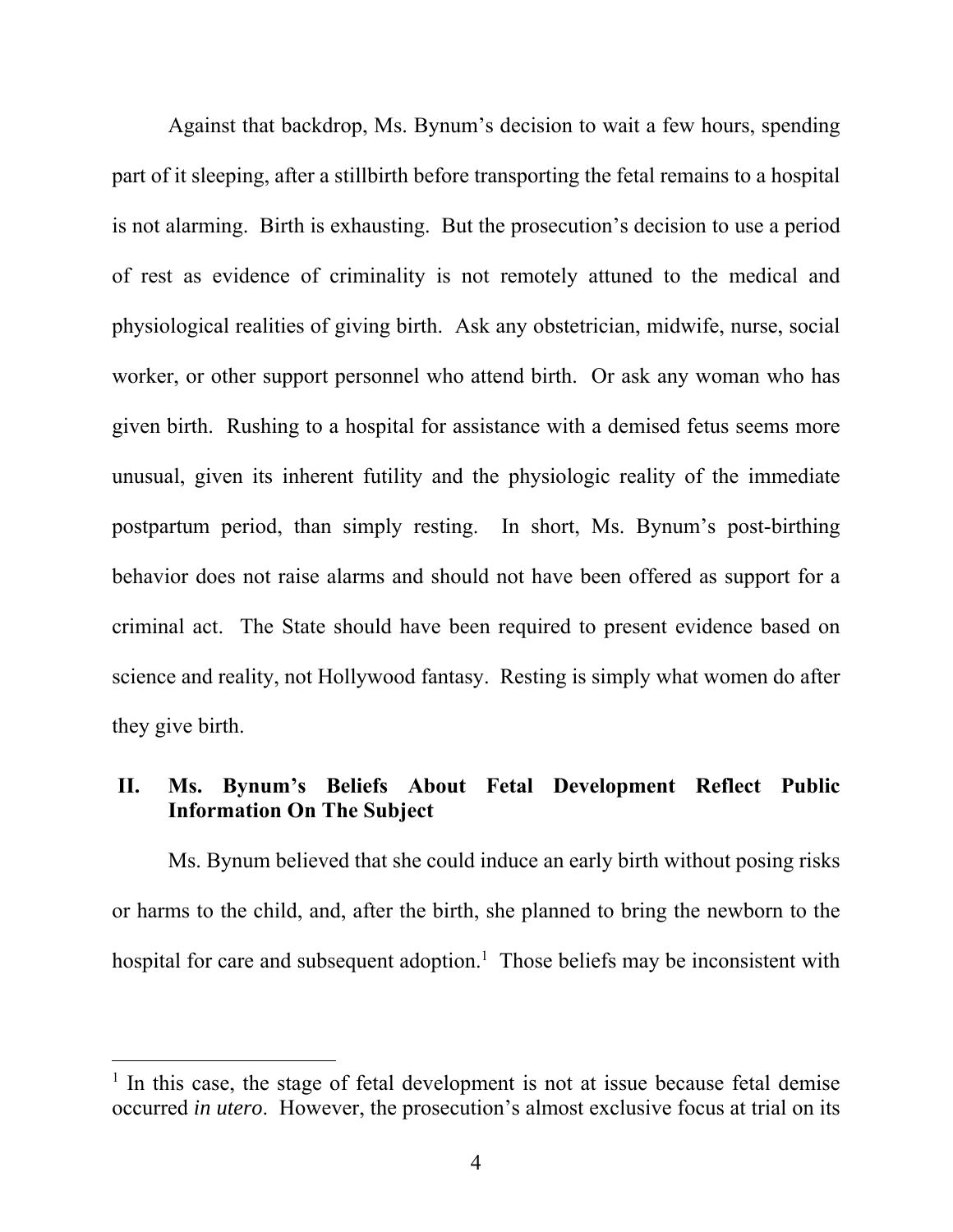what the medical community, with its specialized access to journals, textbooks, mentors, and patients, understands about pre-term birth, but they are not inconsistent with information available to the public.

Media coverage of premature birth suggests to the public that hospitals routinely guarantee the health of even the tiniest babies. Baby Mason, born at 24 weeks and 1 day gestation, is "thriving at home" and "is now a 7-month-old smiling and giggling boy." *Micro Preemie Born at 24 Weeks, Flourishes*, UC DAVIS | HEALTH, http://www.ucdmc.ucdavis.edu/welcome/features/2015-2016/12/2015120 2\_micro-preemie.html (Dec. 2, 2015). Baby Eirianna, born at 23 weeks gestation weighing only 13 ounces—"the smallest baby I ever took care of here," said one NICU nurse—is going home. Leah Hope, *After 140 days, Premature Baby to Leave Mount Sinai NICU*, ABC 7 EYEWITNESS NEWS (Feb. 21, 2017), http:// abc7chicago.com/family/after-140-days-premature-baby-to-leave-mount-sinai-nicu /1766137. Baby Juniper, born at 23 weeks, grew up to be what her mom calls "perfect." NPR Staff, *"Juniper": The Story Of A Premature Baby Girl Who Grew To Be "Perfect"*, NPR | ALL THINGS CONSIDERED (Sept. 17, 2016, 5:12 PM), http:// www.npr.org/2016/09/17/494394905/the-story-of-a-premature-birth-in-juniper.

unsupported theory that Appellant was attempting an abortion makes the context for her beliefs about induced birth important for *Amici* to provide.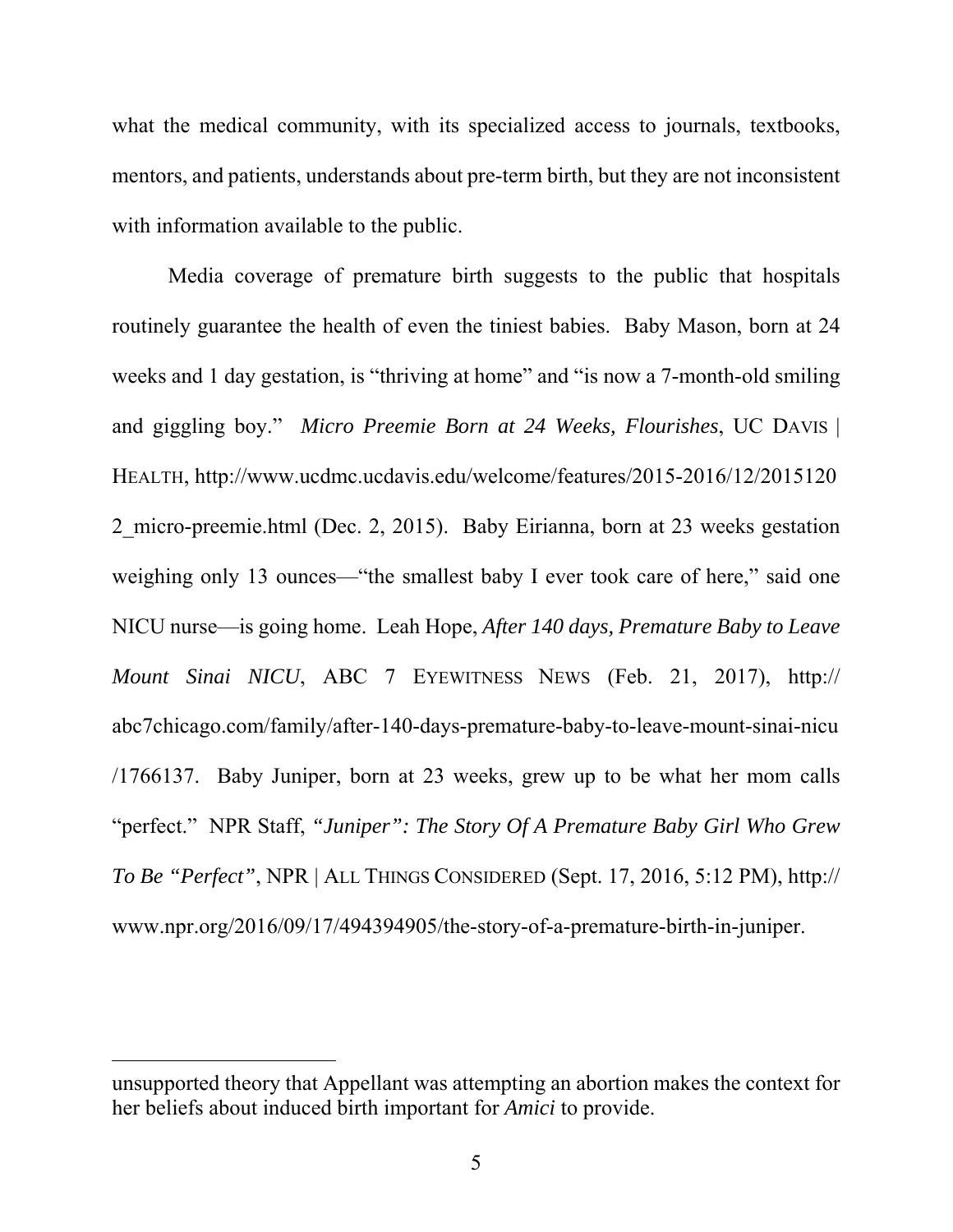For people who hear or read these and similar stories, it would not be unreasonable to think that doctors can ensure healthy babies when a birth occurs at or after 23 and 24 weeks gestation.

In addition, the gap between knowledge and ignorance may be especially wide in rural towns. "Compared to students in urban or suburban schools," says Rachel Martin in an article for *The Atlantic*, "students in rural areas and small towns are less likely to attend college." Rachel Martin, *Salvaging Education in Rural America*, THE ATLANTIC (Jan. 5, 2016), https://www.theatlantic.com/education/archive/ 2016/01/americas-rural-schools/422586/. She observes that young people with bright futures resettle elsewhere. Rural areas, Martin says, are "the sort of place talented, educated young people flee as soon as they can." *Id.*

Ms. Bynum reflects her world—its positive attributes as well as its negative ones. She may not have understood the nuances of a birth at 33 weeks, but a lack of understanding about potential medical issues associated with pre-term babies does not reflect criminality. Rather, it is indicative of the public's (especially the rural public's) level of knowledge about gestation. A lack of accurate knowledge about fetal development and the needs of a baby born at 33 weeks may represent a failure of public health education, but it should not be evidence of a crime.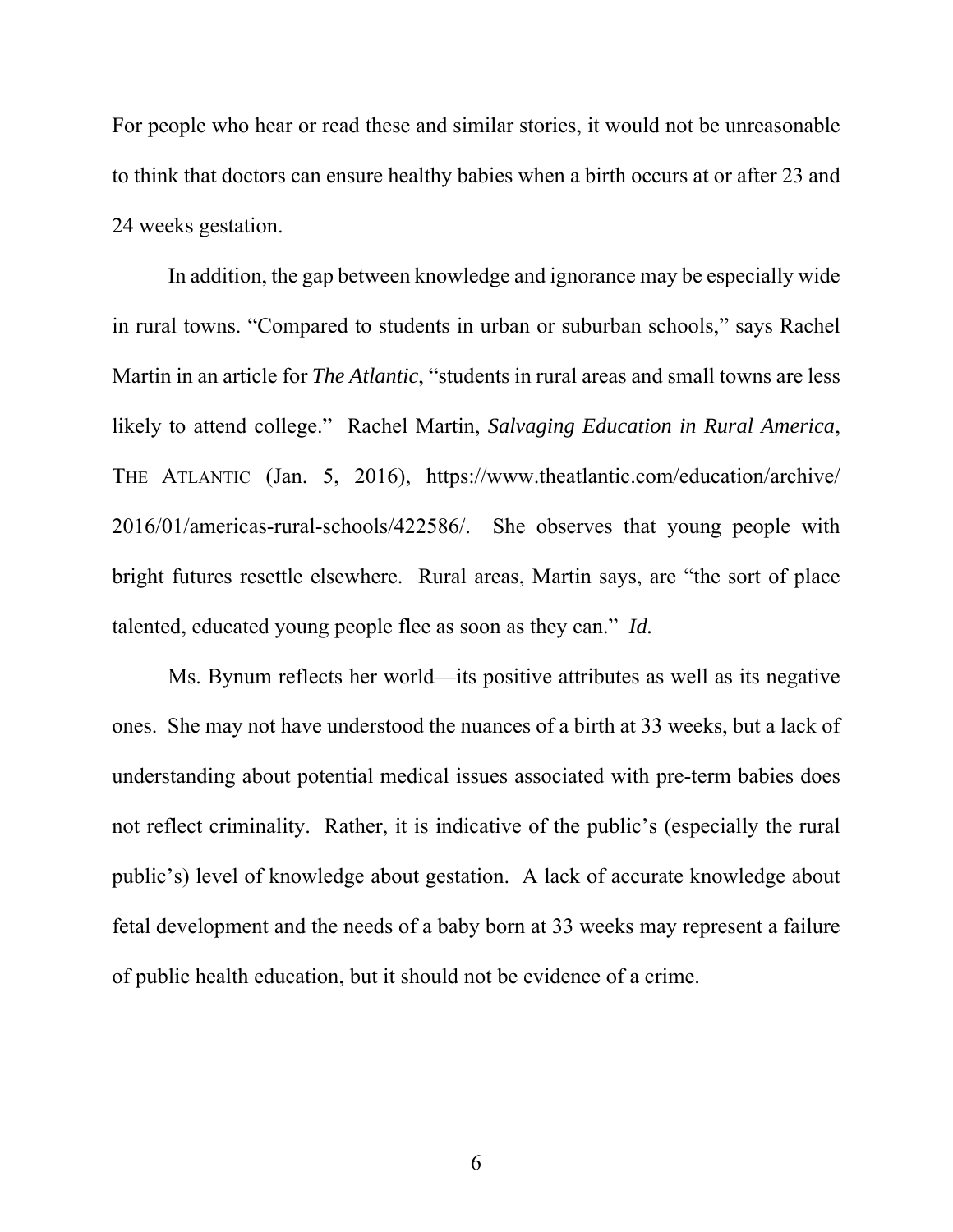<span id="page-14-0"></span>**III. Prosecutions of Women for Decisions Surrounding Birth Deters Women and Their Families From Seeking Necessary Medical Care** 

A classic precept of the criminal justice system is deterrence: to deter the individual from repeating the behavior and to deter others from engaging in it. As the Supreme Court of the United States has noted, "A [criminal] sentence can have a variety of justifications, such as incapacitation, deterrence, retribution, or rehabilitation." *Ewing v. California*, 538 U.S. 11, 25 (2003) (*citing* 1 W. LAFAVE & A. SCOTT, SUBSTANTIVE CRIMINAL LAW § 1.5, pp. 30-36 (1986) (explaining theories of punishment)). Prosecutions of women for behaviors that occurred during their pregnancy or delivery—here, for "concealing a birth" from Ms. Bynum's mother yet presenting fetal remains to hospital personnel<sup>2</sup>—may have a deterrent effect, but not one related to the behavior at issue. Rather, these prosecutions may deter *other* pregnant women from seeking necessary medical care. When a hospital becomes the setting for a criminal investigation and healthcare providers forsake their role as keepers of secrets to sharers of those secrets (with the police), individuals may

<sup>&</sup>lt;sup>2</sup> Notably, by bringing the fetal remains to the hospital, Ms. Bynum achieved the precise goal of the statute under which she was prosecuted and convicted of violating: to allow forensic professionals to determine that a fetus is, in fact, demised prior to birth. Further, she complied with Arkansas law governing notification of stillbirths. ARK. CODE. ANN.  $\S 20$ -18-603 ("A fetal death . . . shall be reported within five (5) days after delivery to the Division of Vital Records or as otherwise directed by the State Registrar of Vital Records.").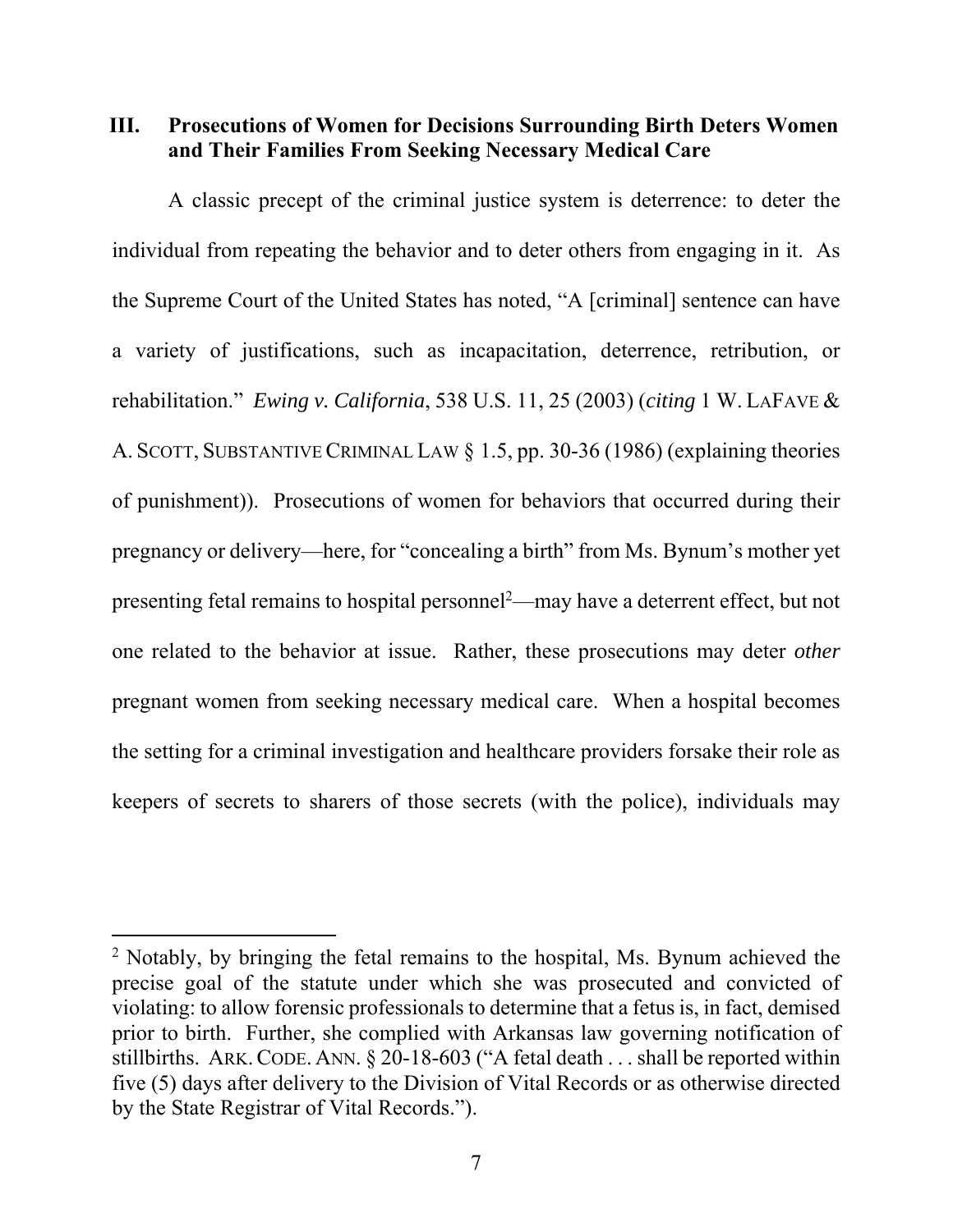decide that avoiding a criminal investigation and jail takes precedence over optimal personal and fetal health.

Numerous advocacy groups agree. In a statement submitted to the Senate Finance Committee concerning victims of drug abuse, the Law and Policy Committee of the Association of Maternal and Child Health Programs wrote,

The threat of criminal prosecution prevents many women from seeking prenatal care and early intervention for their alcohol or drug dependence, undermines the relationship between health and social service workers and their clients, and dissuades women from providing accurate and essential information to health care providers. The consequence is increased risk to the health and development of their children and themselves.

Association of Maternal and Child Health Programs, *Law and Policy Committee, Statement Submitted to the Senate Finance Committee Concerning Victims of Drug Abuse: Resolution on Prosecution* (1990). The March of Dimes concurs. In the context of pregnant women who use or abuse drugs, it "opposes policies and programs that impose punitive measures" because those measures "will drive women away from treatment vital both for them and the child." March of Dimes, *Fact Sheet, Policies and Programs to Address Drug-Exposed Newborns*, http://www.marchofdimes.org/materials/NAS-Policy-Fact-Sheet-December-2014.pdf (last visited Aug. 14, 2017).

The same reasoning applies here. Prosecutions of women who present to hospitals for help send a message to the greater community that a hospital is not the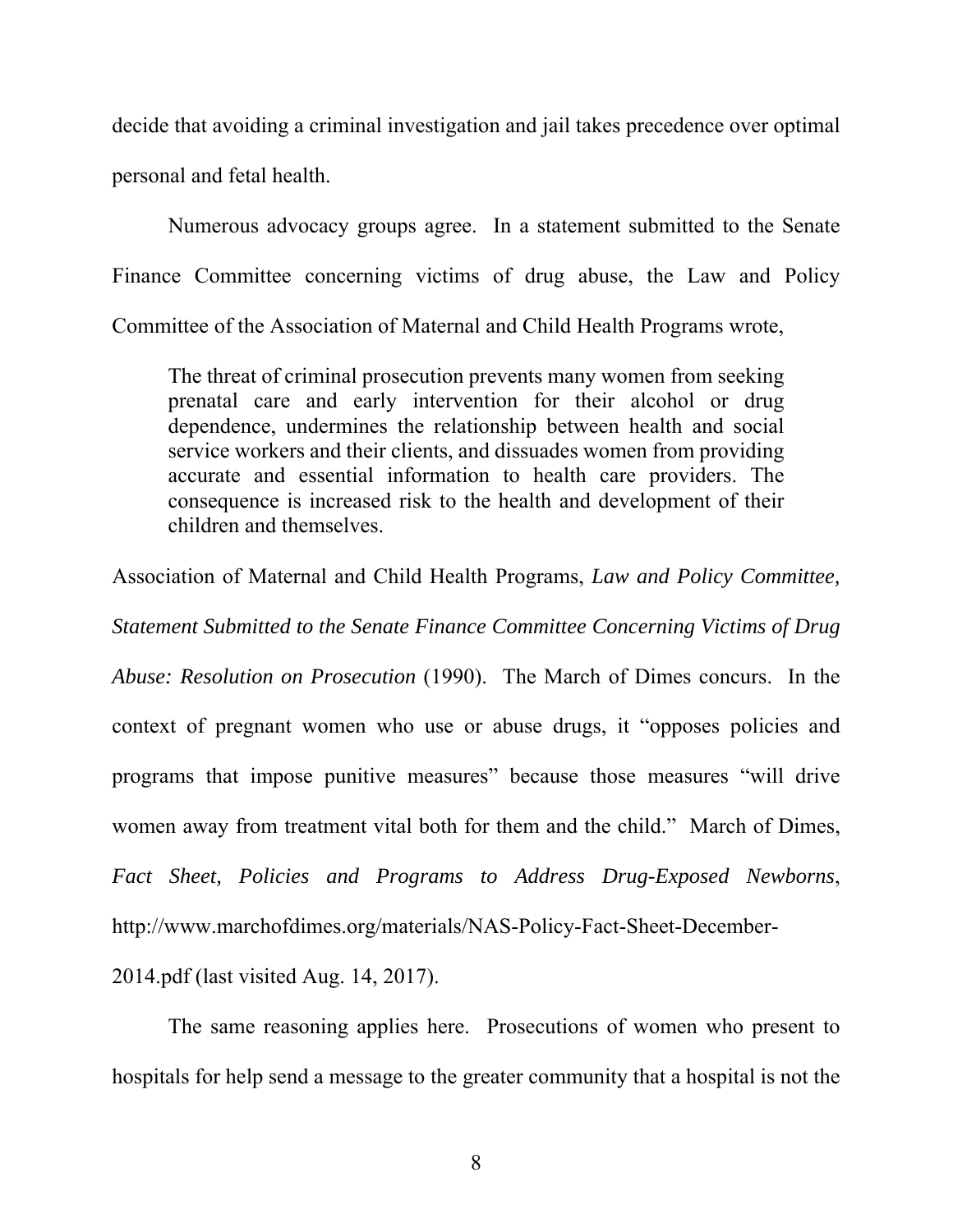place to go for confidential care. Rather, the message is that anything you say or do can and will be used against you in a court of law. Reasonable women will not present for care. Because of that reality, the American College of Obstetricians and Gynecologists Committee on Ethics says that "[s]eeking obstetric–gynecologic care should not expose a woman to criminal or civil penalties, such as incarceration, involuntary commitment, loss of custody of her children, or loss of housing." American College of Obstetricians and Gynecologists Committee on Ethics, Committee Opinion 473, *Substance Abuse Reporting and Pregnancy: The Role of the Obstetrician-Gynecologist* (Reaffirmed 2014) 117 OBSTET. GYNECOL. 200 (2011), available at https://www.acog.org/Resources-And-Publications/Committee-Opinions/Committee-on-Health-Care-for-Underserved-Women/Substance-Abuse-Reporting-and-Pregnancy-The-Role-of-the-Obstetrician-Gynecologist.

 Overall, prosecutions like that of Ms. Bynum instill a general fear in the community of being arrested for seeking health care at a hospital. Women who have been prosecuted will not return to physicians and hospitals for a future pregnancy. Their children, and others in their communities, are also likely to remain outside of a system viewed as suspicious, untrustworthy, and conspiratorial. To avoid entanglement with the criminal justice system, other women will avoid the medical community for both their own care and that of their families. Thus, a core precept of the criminal justice system is turned on its head: the behavior that is deterred is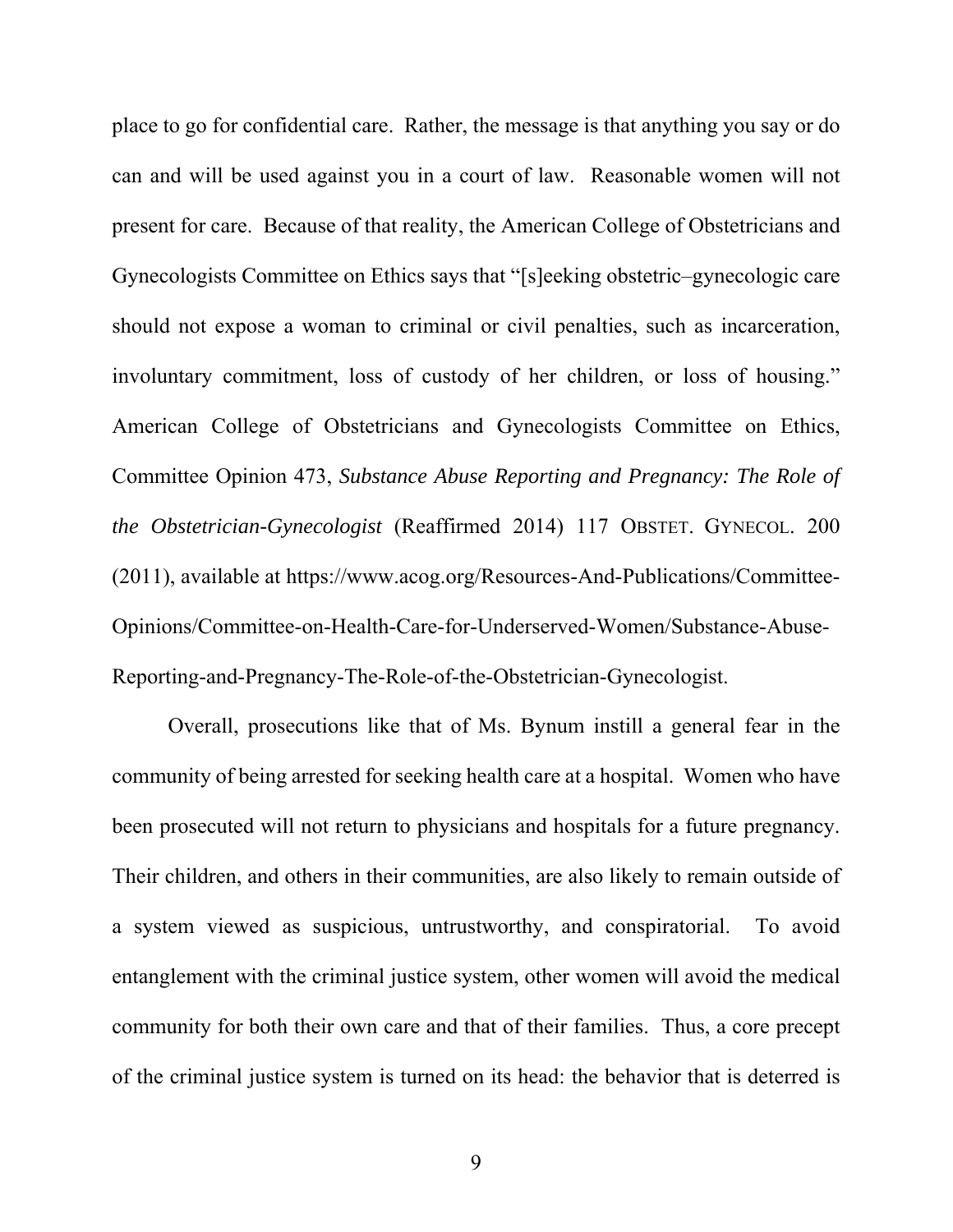<span id="page-17-0"></span>not the alleged crime, but, rather, the act of seeking necessary and proper medical care. Because the prosecution of Ms. Bynum fails to follow the principles of criminal justice (and thwarts an important public health goal), it should not have occurred at all.

## **IV. The Prosecution's Argument, That Concealing A Birth Is Equivalent To Concealing A Pregnancy, Raises Significant First Amendment Concerns**

 Throughout Ms. Bynum's trial, the prosecution argued that concealing a birth is the same as concealing a pregnancy. *See Record on Appeal at* 104-05, 108, 117, 210-11; *Ab.* 7-8, 10, 18, 23-24. Regardless of *why* the prosecution advanced that equivalency, the fact that it did raises serious constitutional issues. Indeed, the prosecution's logic impacts Ms. Bynum's First Amendment rights.

 First Amendment protections are robust. Not only does that amendment protect pure speech—the written and spoken word—but it also protects certain nonverbal expressive conduct. As the Supreme Court of the United States has explained, "The First Amendment generally prevents government from proscribing speech, ... or even expressive conduct, ... because of disapproval of the ideas expressed." *See, e.g.*, *R.A.V. v. City of St. Paul, Minn*., 505 U.S. 377, 382 (1992) (internal citations omitted). The Court has defined expressive conduct as "a message" "delivered by conduct that is intended to be communicative and that, in context, would reasonably be understood by the viewer to be communicative."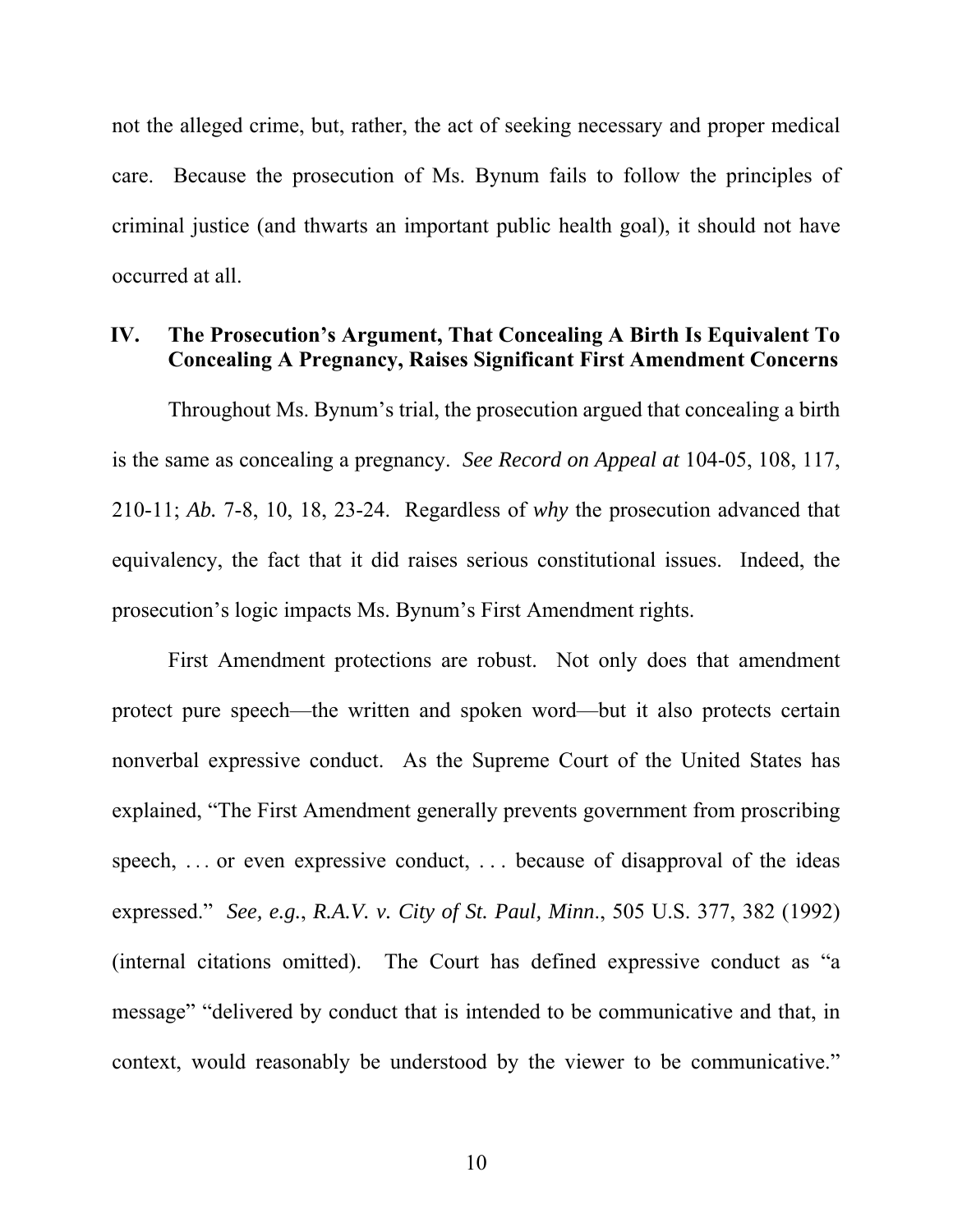*Clark v. Community for Creative Non-Violence*, 468 U.S. 288, 294 (1984) (citing *Spence v. Washington*, 418 U.S. 405 (1974) *and Tinker v. Des Moines School District*, 393 U.S. 503 (1969)).

 Under that two-part test, concealment of a pregnancy is expressive conduct that merits First Amendment protection. First, the behavior is intended to communicate the message of being *not pregnant*. Second, that message is reasonably understood by and communicated to a viewer. People generally assume that women who are not visibly pregnant are not pregnant, and they can discern that women who are visibly pregnant are pregnant. But that begs the question: why would a woman want to conceal a pregnancy and communicate that she is not pregnant? Any number of reasons apply, and these reasons establish that the conduct of hiding a pregnancy is worthy of protection in the marketplace of ideas.

Like so many personal issues, pregnancy can be political. Employers, superiors, and others in the workplace discriminate against pregnant women. Were that not the case, laws that exist to curb such discrimination and offer remedies to those who experience it would be unnecessary. On the federal level, pregnancy discrimination is prohibited by Title VII of the Civil Rights Act of 1964 as modified by the Pregnancy Discrimination Act. *See* 42 U.S.C. § 2000e–2(a) & (k). Arkansas also bans workplace discrimination due to pregnancy. *See* ARK. CODE ANN. § 16- 123-102(1)*.* Indeed, the Arkansas Supreme Court has noted that termination of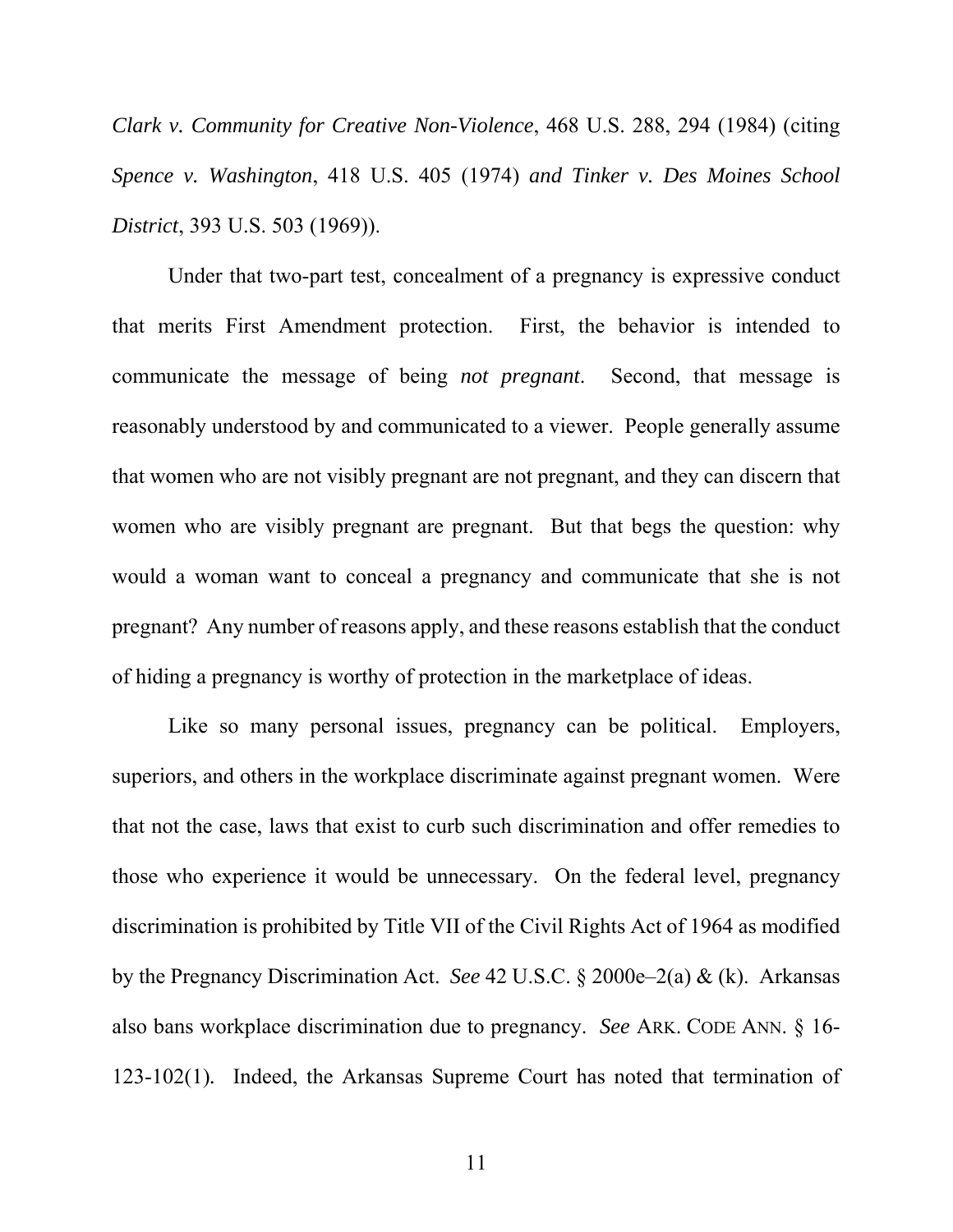employment because of pregnancy would, if proven, "constitute gender discrimination expressly prohibited under Ark. Code Ann. § 16–123–107(a)(1)." *Flentje v. First Nat. Bank of Wynne*, 340 Ark. 563, 566, 11 S.W.3d 531, 534 (2000).

Such laws are not simply normative statements against discrimination; their enforcement shows that Arkansas women, as elsewhere, have first-hand experience with losing a job—or not getting one in the first place—because of a pregnancy. In 2014, for example, Arkansas pet food processor Triple T Foods was ordered to pay \$30,000 and offer other relief to a former lab technician who was terminated on the same day that she shared news of her pregnancy with the company. EEOC Press Release, *Triple T Foods to Pay \$30,000 to Settle EEOC Pregnancy Lawsuit* (July 28, 2014), https://www.eeoc.gov/eeoc/newsroom/release/7-28-14.cfm. In 2002, Arkansas-based Wal-Mart Stores, Inc. settled a pregnancy discrimination lawsuit for \$220,000 in damages and other relief for its failure to hire a female applicant because she was pregnant. (The Assistant Manager told the applicant to "come back after she had the baby[.]") EEOC Press Release, *Wal-Mart to Pay \$220,000 for Rejecting Pregnancy Applicant, in EEOC Settlement* (Dec. 23, 2002), https://www.eeoc.gov/eeoc/newsroom/release/12-23-02.cfm. And in *In re McElhanon*, an employee's supervisor at Arkansas's North Hills Country Club unequivocally stated that he was directed to "get rid of her" because she was pregnant and that he did, in fact, terminate her employment because of her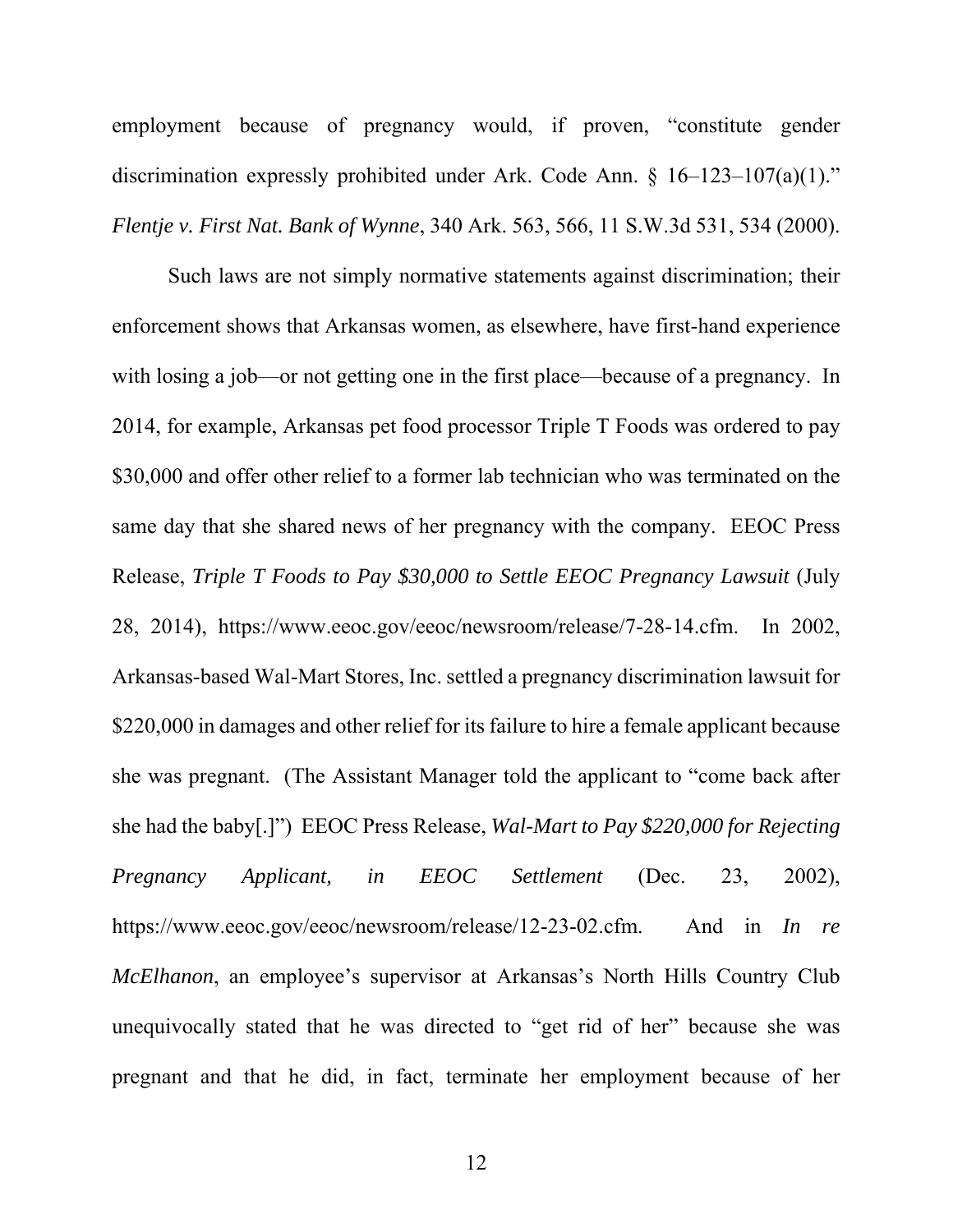pregnancy. 207 B.R. 188 (Bankr. E.D. Ark. 1997). Thus, a reasonable woman may wish to limit public knowledge of her pregnancy as part of a personal effort to avoid workplace discrimination and make a public statement about keeping a pregnancy private. By appearing "not pregnant," she sends a message to others in the workplace that she should not be subject to harassment and discrimination.

 Similarly, and relating to the issue of personal privacy, reasonable pregnant woman may want to mind her business—and encourage others to mind theirs. In the words of Justice Louis D. Brandeis, she may simply want to be "let alone." *Olmstead v. United States*, 277 U.S. 438, 478 (1928) (Brandeis, J., dissenting) (arguing that the Fourth Amendment "conferred, as against the Government, the right to be let alone—the most comprehensive of rights and the right most valued by civilized men"). Notably, pregnancy represents "an identity shift"—one that, in a recent article for *The New York Times*, psychiatrist and writer Dr. Alexandra Sacks called "one of the most significant physical and psychological changes a woman will ever experience." Alexandra Sacks, *The Birth of a Mother*, N.Y. TIMES (May 8, 2017), https://nyti.ms/2pW71qj. As Dr. Sacks noted, "[G]iving birth to a new identity can be as demanding as giving birth to a baby." *Id.* That identity shift whether it is the identity of being a mother or being a mother of two children, three children, or more—may be a process that a woman wants to address on her own time. Public knowledge of a woman's pregnancy speeds up that shift.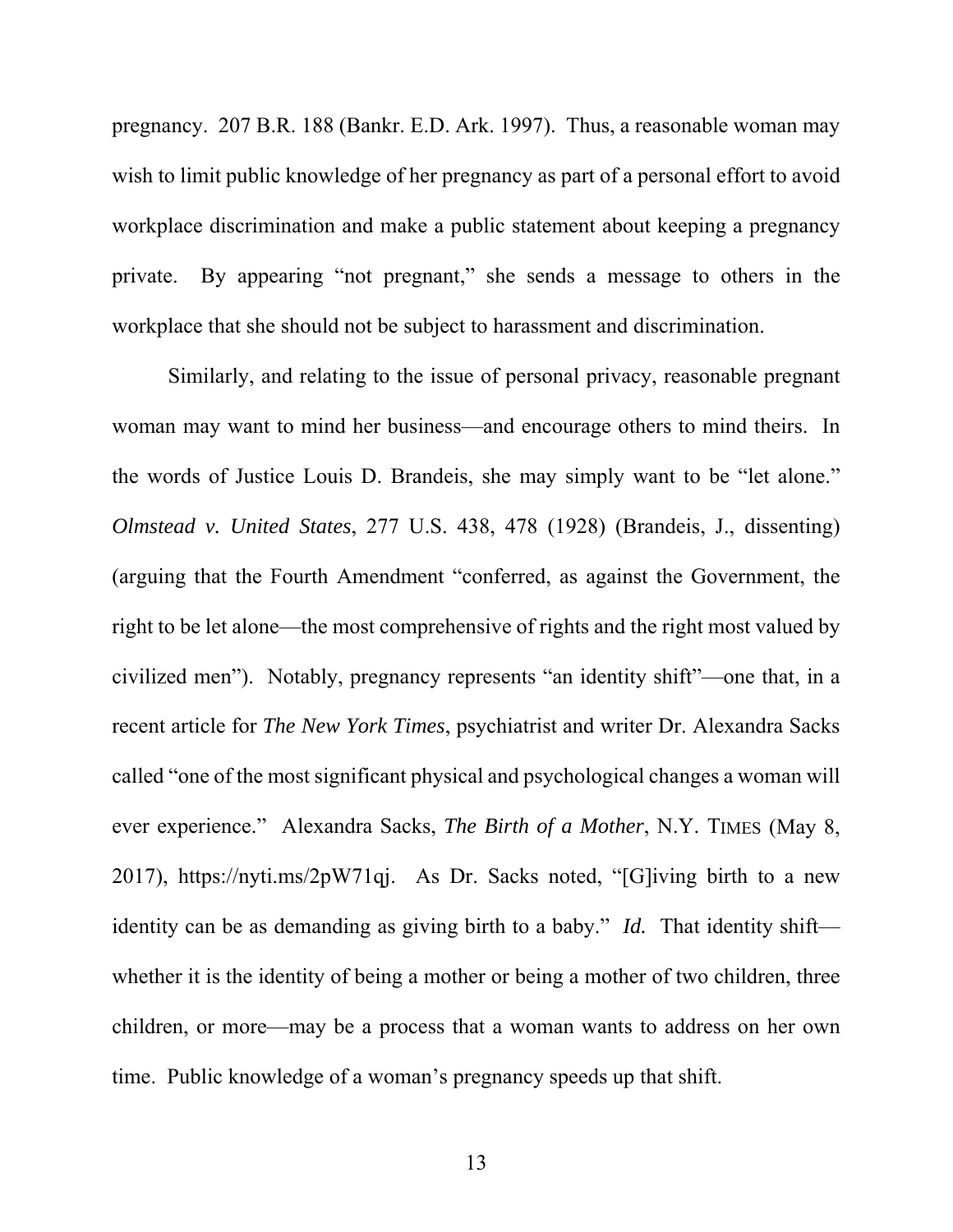Perhaps a pregnant woman does not want to reveal a pregnancy because miscarriages and stillbirths are not rare. In fact, 20-30% of all pregnancies will end in one of those outcomes. Claudia Malacrida, *Complicating Mourning: The Social Economy of Perinatal Death*, 9 QUALITATIVE HEALTH RES. 504, 505 (July 1999). Women who experience miscarriage or stillbirth and who have revealed the pregnancy then need to share the news to a bevy of relatives, colleagues, and strangers. When there is no happy ending with an album full of baby pictures to share, people wonder what happened. As one writer who experienced a miscarriage explained,

Whether or not your pregnancy was planned, miscarriage can be more painful than you ever imagined. You may be stunned, thinking, 'Can I please wake up from this bad dream?' You may wish everyone would just go away and leave you alone. If you shared the news about your pregnancy with others—or even if you didn't—you may wonder how you will ever be able to tell them about your loss. Sharing news like this is not easy.

Annie Stuart, *Telling Others About Your Miscarriage*, WEBMD, http://www.webmd.com/baby/telling-others-about-your-miscarriage#1 (last visited Aug. 14, 2017). In short, the need to explain a very private situation to others creates an additional layer of discomfort that can be avoided easily by concealing the pregnancy.

Additional reasons to keep a pregnancy secret exist. Perhaps she does not want the judgment of strangers foisted upon her in the form of comments about the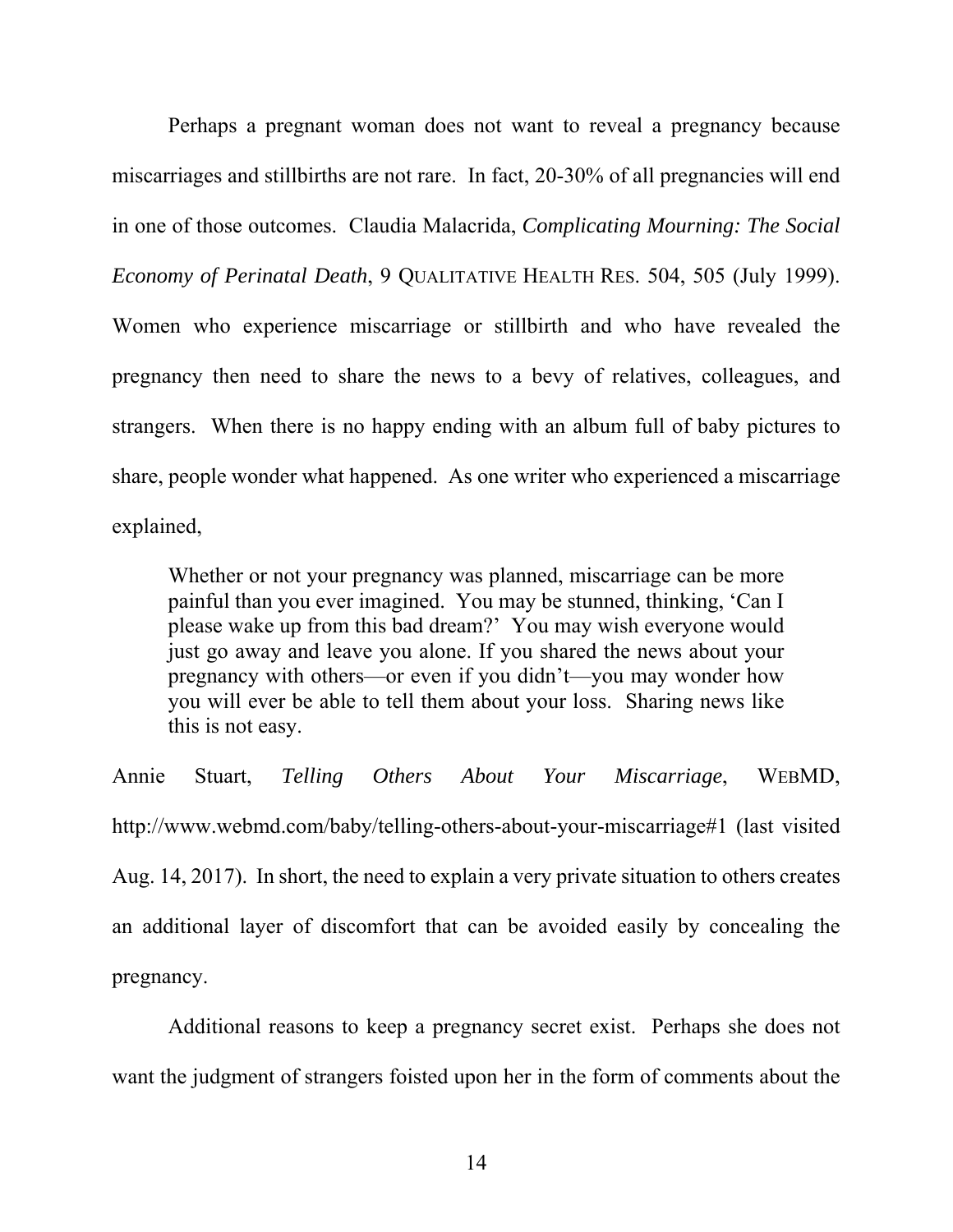food she eats. *See, e.g.*, Judith Burns, *Modern Mothers 'Watched and Judged', Say Researchers*, BBC NEWS (Mar. 20 2017), http://www.bbc.com/news/education-39309424 (discussing unwanted comments from waiters and others about pregnant women's food choices). Or the comments of the internet throngs about the exercise she may or may not do. *See, e.g.*, Anahad O'Connor, *Pregnant Weight Lifter Stirs Debate*, N.Y. TIMES (Sept. 24, 2013), https://nyti.ms/2mQYEqX (reporting on a woman who endured a "firestorm of criticism" after posting photos of her lifting heavy weights while 38 weeks pregnant). Or the inevitable sets of hands that find themselves on a pregnant belly, as if it was a beacon, an orb, inviting unwanted touch. *See, e.g.*, Elizabeth Yuko, *When You Look Pregnant, But You're Not*, N.Y. TIMES (Sept. 16, 2016), https://nyti.ms/2jAKGLV.

Bioethicist Elizabeth Yuko's experiences of *not* being pregnant but wearing clothes—an empire-waist dress—that suggested pregnancy to others is telling. On an evening bus ride in New York City, a male stranger insisted that she take his seat. She wrote, "[E]ven the appearance of pregnancy is enough for many people to think that a woman's tummy is (literally) up for grabs. When I finally acquiesced and took that man's seat on the bus that day, he put both hands on my belly and rubbed it as we switched places. By the time I processed what had happened, he got off the bus." *Id.* Yuko also remarked, "This stranger felt as if he were responsible for the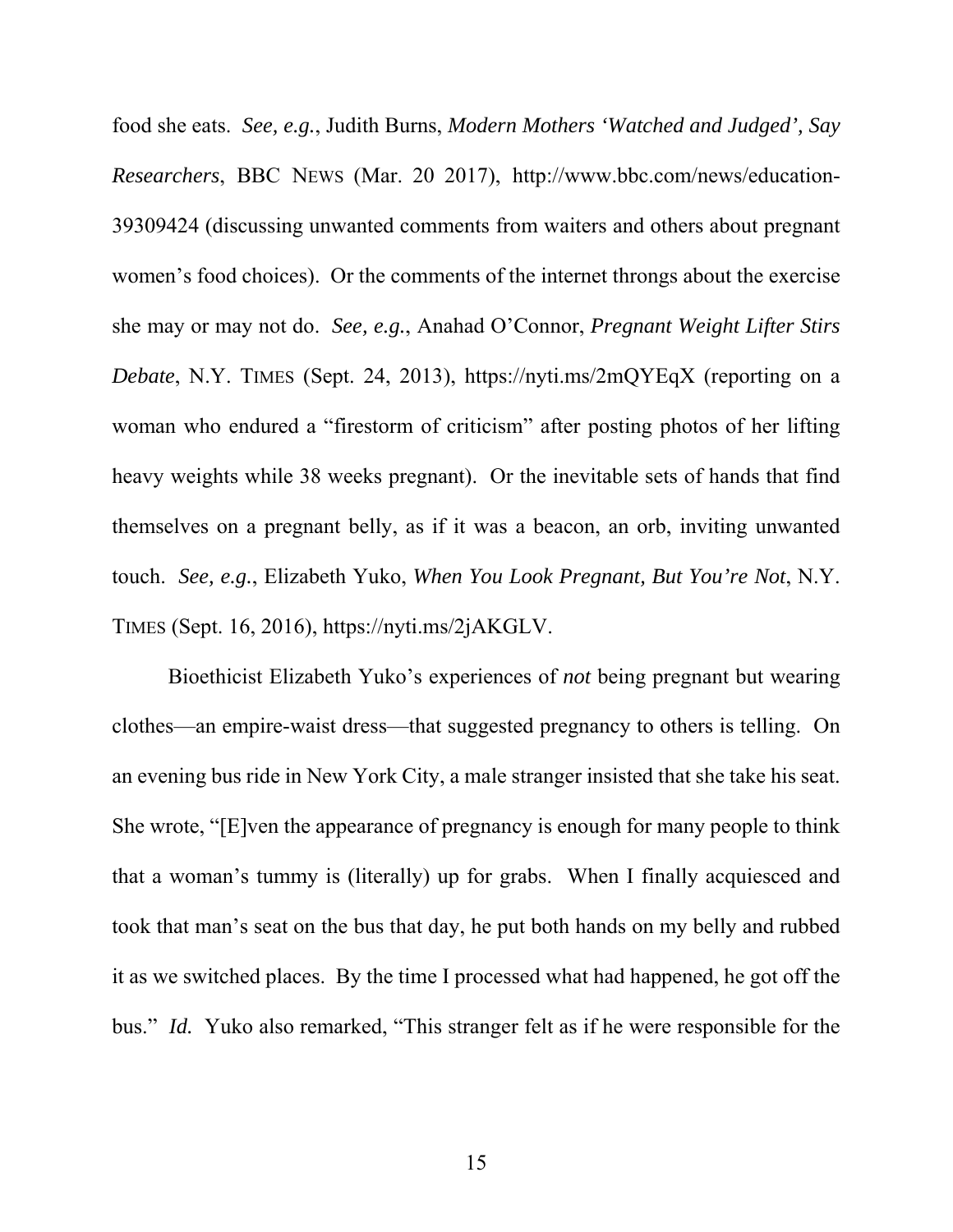well-being of my nonexistent fetus and took it upon himself to scold me in front of the rest of the bus, providing unsolicited and inaccurate advice." *Id.*

Perhaps because of experiences like that, when celebrated Nigerian novelist Chimamanda Ngozi Adichie was pregnant, and even after she birthed her baby, she kept things quiet. As she explained, "I just feel like we live in an age when women are supposed to perform pregnancy. We don't expect fathers to perform fatherhood. I went into hiding. I wanted it to be as personal as possible." Lynsey Chutel, *Award-Winning Author Chimamanda Ngozi Adichie has had a Baby, not that it's Anyone's Business*, QUARTZ AFRICA (July 3, 2016), https://qz.com/722822 /award-winningauthor-chimamanda-ngozi-adichie-has-had-a-baby-not-that-its-anyones-business. In so many ways, a public pregnancy speaks volumes and, whether invited or not, merits a range of reactions from bosses, relatives, friends, strangers, and even the government. Clearly, there are many reasons why women would not want to communicate their pregnancies.

 But even if few reasons to hide a pregnancy existed, the choice of dress, alone, could merit constitutional protection. In *Canady v. Bossier Parish School Board*, a case involving students' clothing choices, the U.S. Court of Appeals for the Fifth Circuit assumed without deciding that "an individual's choice of attire . . . may be endowed with sufficient levels of intentional expression to elicit First Amendment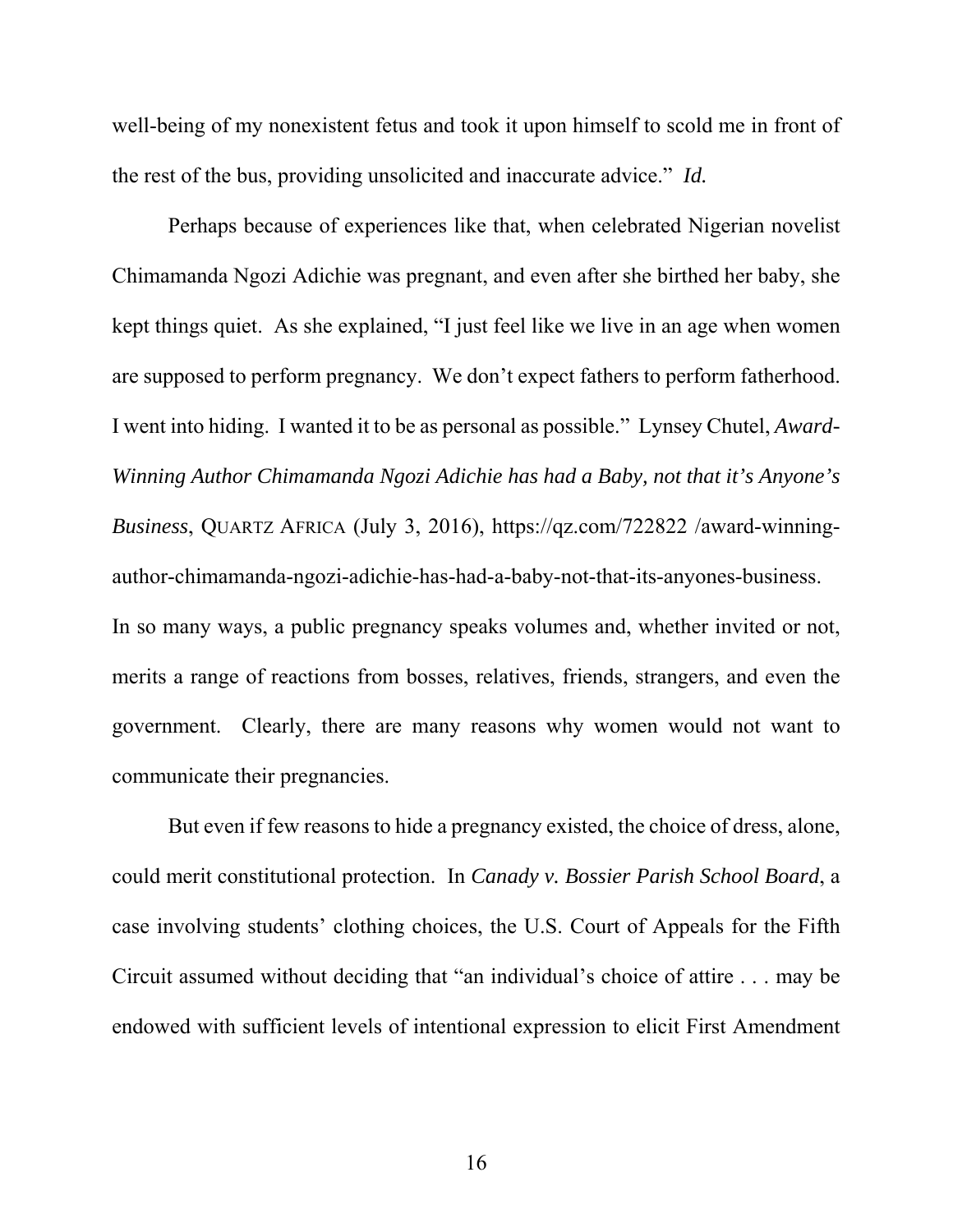shelter." 240 F.3d 437, 440 (5th Cir. 2001). More specifically, the *Canady* court wrote,

A person's choice of clothing is infused with intentional expression on many levels. . . . Clothing may also symbolize ethnic heritage, religious beliefs, and political and social views. Individuals regularly use their clothing to express ideas and opinions. . . . [S]tudents in particular often choose their attire with the intent to signify the social group to which they belong, their participation in different activities, and their general attitudes toward society and the school environment. While the message students intend to communicate about their identity and interests may be of little value to some adults, it has a considerable affect, whether positive or negative, on a young person's social development. Although this sort of expression may not convey a particularized message to warrant First Amendment protection in every instance, we cannot declare that expression of one's identity and affiliation to unique social groups through choice of clothing will never amount to protected speech.

*Canady v. Bossier Parish School Bd.*, 240 F.3d 437, 440–41 (5th Cir. 2001). Judge

Richard Posner of the United States Court of Appeals for the Seventh Circuit echoed that sentiment when he wrote, "Merely wearing clothes inappropriate to a particular occasion could be a political statement. For that matter, parading in public wearing no clothing at all can, depending on the circumstances, convey a political message." *Brandt v. Board of Educ. of City of Chicago* (7th Cir. 2007) 480 F.3d 460, 465 (*citing White Tail Park, Inc. v. Stroube*, 413 F.3d 451, 460–61 (4th Cir. 2005); *United States v. Various Articles of Merchandise*, 230 F.3d 649, 658–59 (3d Cir. 2000); *Huffman v. United States*, 470 F.2d 386, 399 (D.C. Cir. 1971)).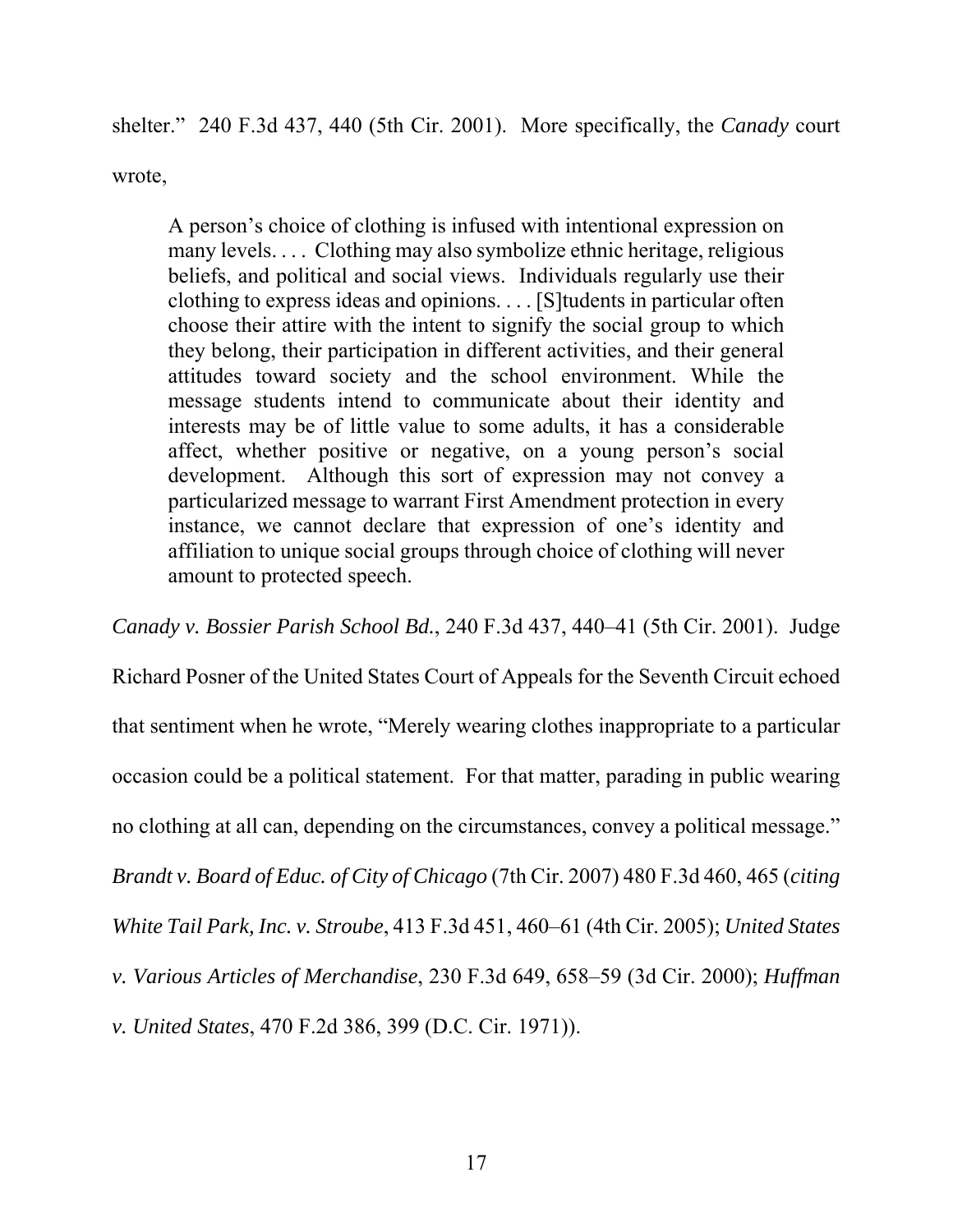Academics have explored the contours of dress and the First Amendment as well. In an article about workplace dress codes, Professor Janet Ainsworth explained, "Dress is never neutral and meaningless but is inextricably culturally coded. When a coded signal of identity is displayed through dress and appearance, observers react based on what they infer about that person on the basis of their appearance." Janet Ainsworth, *What's Wrong with Pink Pearls and Cornrow Braids?: Employee Dress Codes and the Semiotic Performance of Race and Gender in the Workplace*, LAW, CULTURE, AND VISUAL STUDIES 5 (Anne Wagner, Sophie Cacciaguidi & Richard K. Sherwin, eds. 2014).

In the case at bar, Ms. Bynum did not want to communicate her pregnancy to some people—including her mother. She did not want to change her identity from not pregnant to pregnant, and that decision and that message should not be squelched or punished by the government. To be sure, a citizen's right to expressive conduct is not unlimited. As the U.S. Supreme Court explained in *Clark v. Community for Creative Non-Violence*,

Expression, whether oral or written or symbolized by conduct, is subject to reasonable time, place, or manner restrictions. We have often noted that restrictions of this kind are valid provided that they are justified without reference to the content of the regulated speech, that they are narrowly tailored to serve a significant governmental interest, and that they leave open ample alternative channels for communication of the information.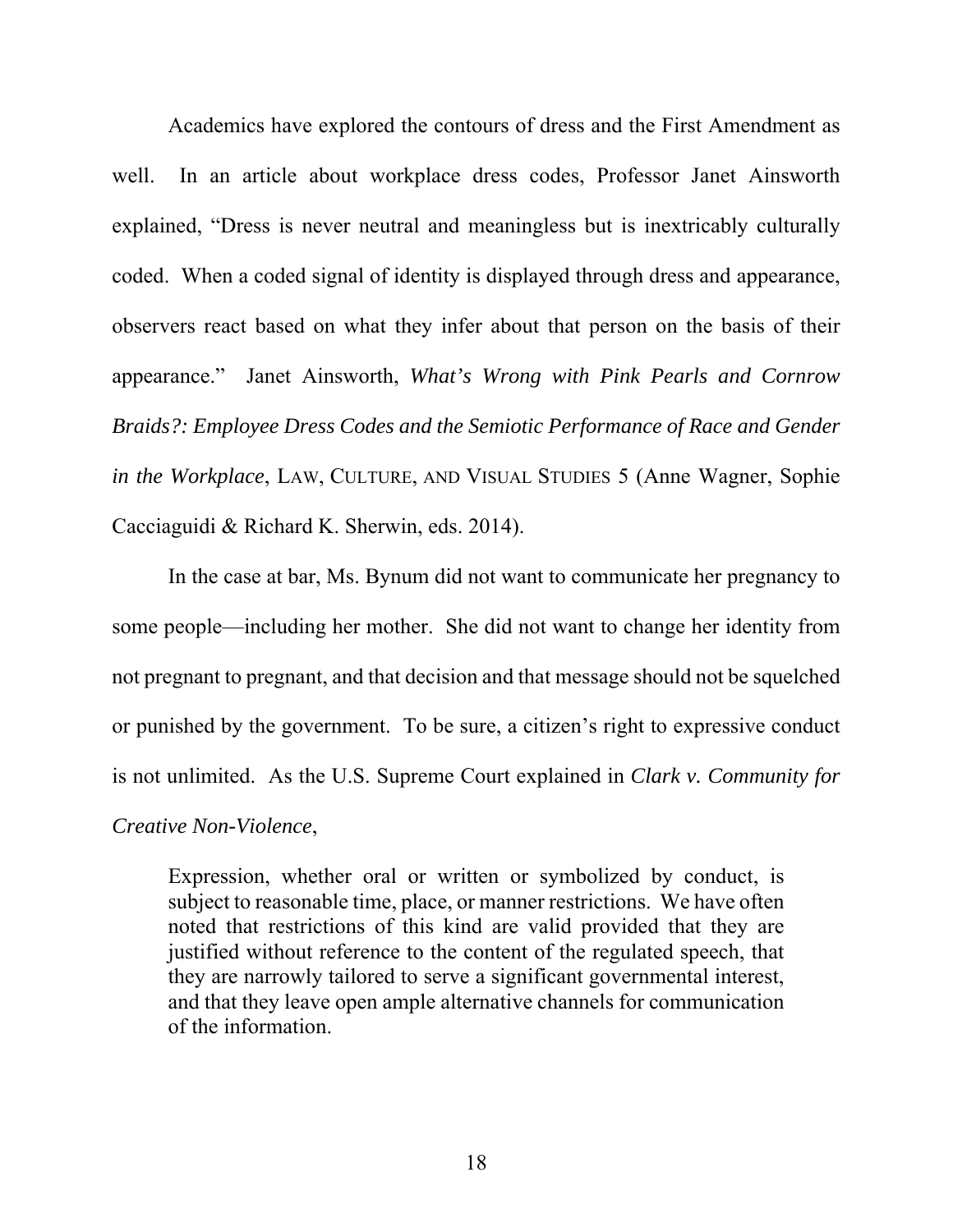468 U.S. 288, 293 (1984). But the prosecution fails that test. Basically, the prosecutor argued that Ms. Bynum has no right to conceal a pregnancy. At all. From anyone. Ever. Such a restriction is not bound by time, place, or manner. And whatever government interest exists in regulating statements about avoiding discrimination, moving into the identity of motherhood on one's own timeline, simply being "let alone" vis-à-vis the government as well as strangers, choosing clothing to express identity—and no legitimate government interest may actually exist—here, it is certainly not substantial, not narrowly drawn, and not unrelated to the suppression of expression. *See Clark*, 468 U.S. at 294 (symbolic expression "may be forbidden or regulated if the conduct itself may constitutionally be regulated, if the regulation is narrowly drawn to further a substantial governmental interest, and if the interest is unrelated to the suppression of free speech").

 Overall, prosecuting a woman for concealing a birth, which is, according to the state, identical to concealing a pregnancy, sets a dangerous precedent as a violation of the First Amendment rights of Ms. Bynum and, indeed, of all women, pregnant or not, because all women lose the right to express themselves or hide themselves as they see fit.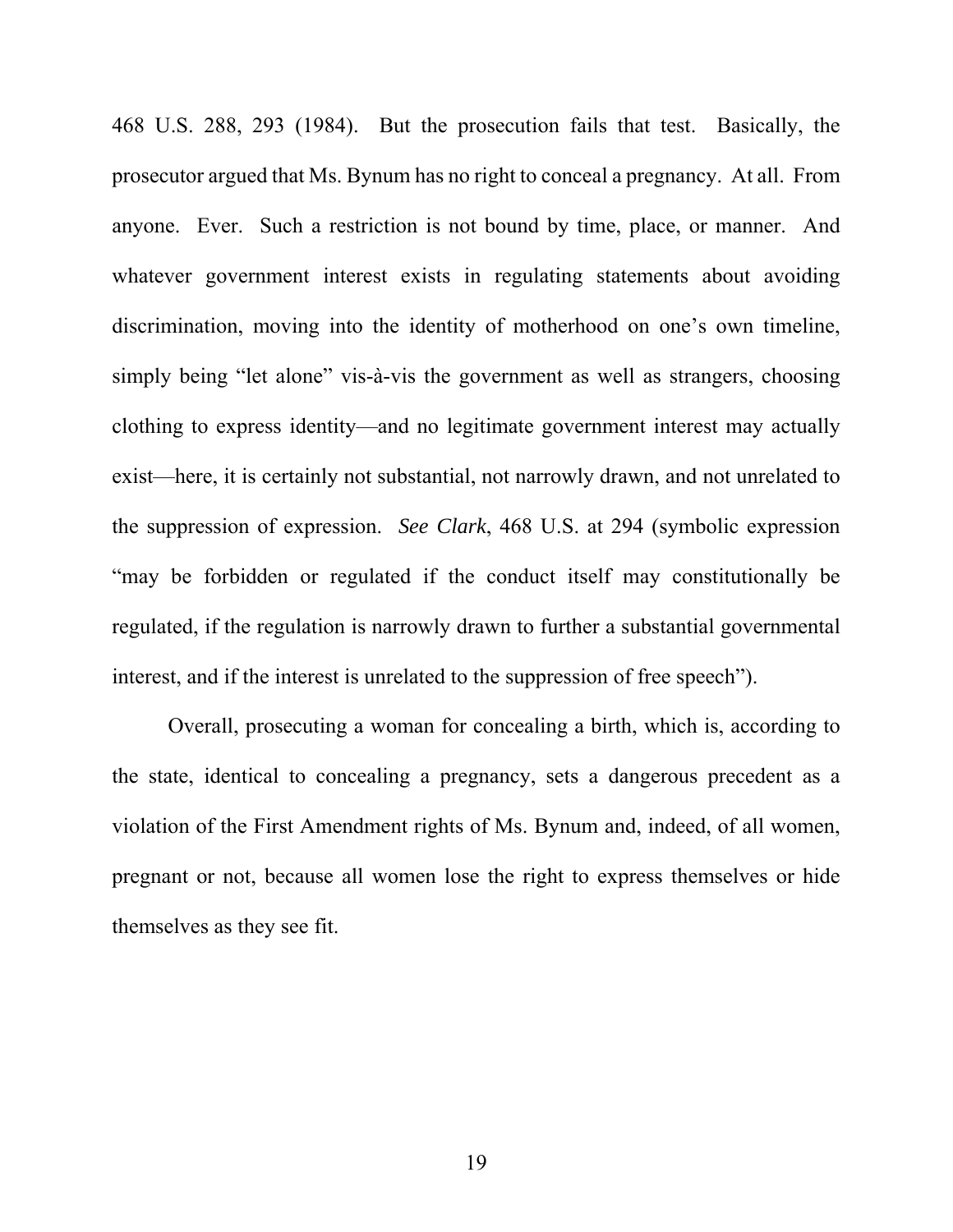## **CONCLUSION**

<span id="page-27-0"></span>Based on the aforementioned points, NPA and NAPSW respectfully request

that this Court overturn Ms. Bynum's conviction.

Respectfully submitted,

/s/ Julie D. Cantor Julie D. Cantor, MD, JD PHV162 1021 Georgina Avenue, Santa Monica, California | 90402 (310) 403-8709 (telephone) (310) 382-9975 (facsimile) juliecantor@me.com

/s/ Sarah E. DeLoach

Sarah E. DeLoach Ark. Bar No. 2015235 Quattlebaum, Grooms & Tull PLLC 111 Center Street, Suite 1900 Little Rock, Arkansas | 72201 (501) 379-1700 (telephone) (501) 379-1701 (facsimile) sdeloach@qgtlaw.com